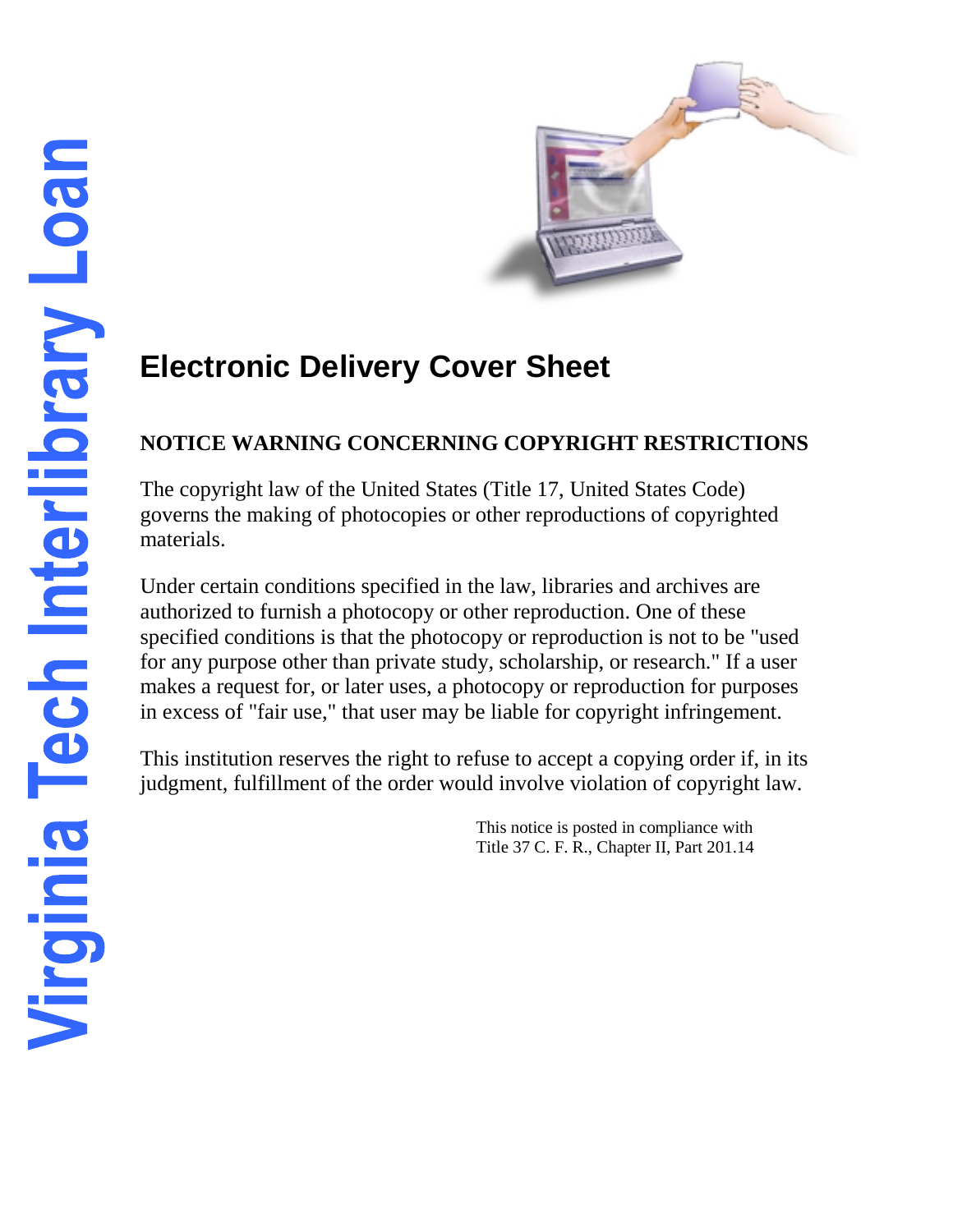# The Organization as a Filter of Institutional Diffusion

WILLIAM R. PENUEL

*University of Colorado, Boulder*

KENNETH A. FRANK

*Michigan State University*

MIN SUN

*Virginia Tech*

CHONG M. KIM

*Northwestern University*

CORINNE A. SINGLETON

*SRI International*

*Background/Context: Institutional theories sometimes characterize the normative influence of institutions as diffusing like waves and as exerting uniform pressures on individuals. This article contributes to a growing literature on the microfoundations of institutions, investigating how intraorganizational networks mediate the diffusion of institutions on teachers' instructional practices.*

*Purpose/Objective/Research Question/Focus of Study: This study focused on the normative influence of reading policy on teaching practice in the early 2000s. We chose to focus on reading during this period, which was marked by an unusual level of policy coherence. Federal and state agencies, as well as school districts, implemented a number of policies and programs to encourage teachers to follow the National Reading Panel's (2000) recommendations to emphasize basic skills development in reading instructional practices.*

*Teachers College Record* Volume 115, 010306, January 2013, 33 pages Copyright © by Teachers College, Columbia University 0161-4681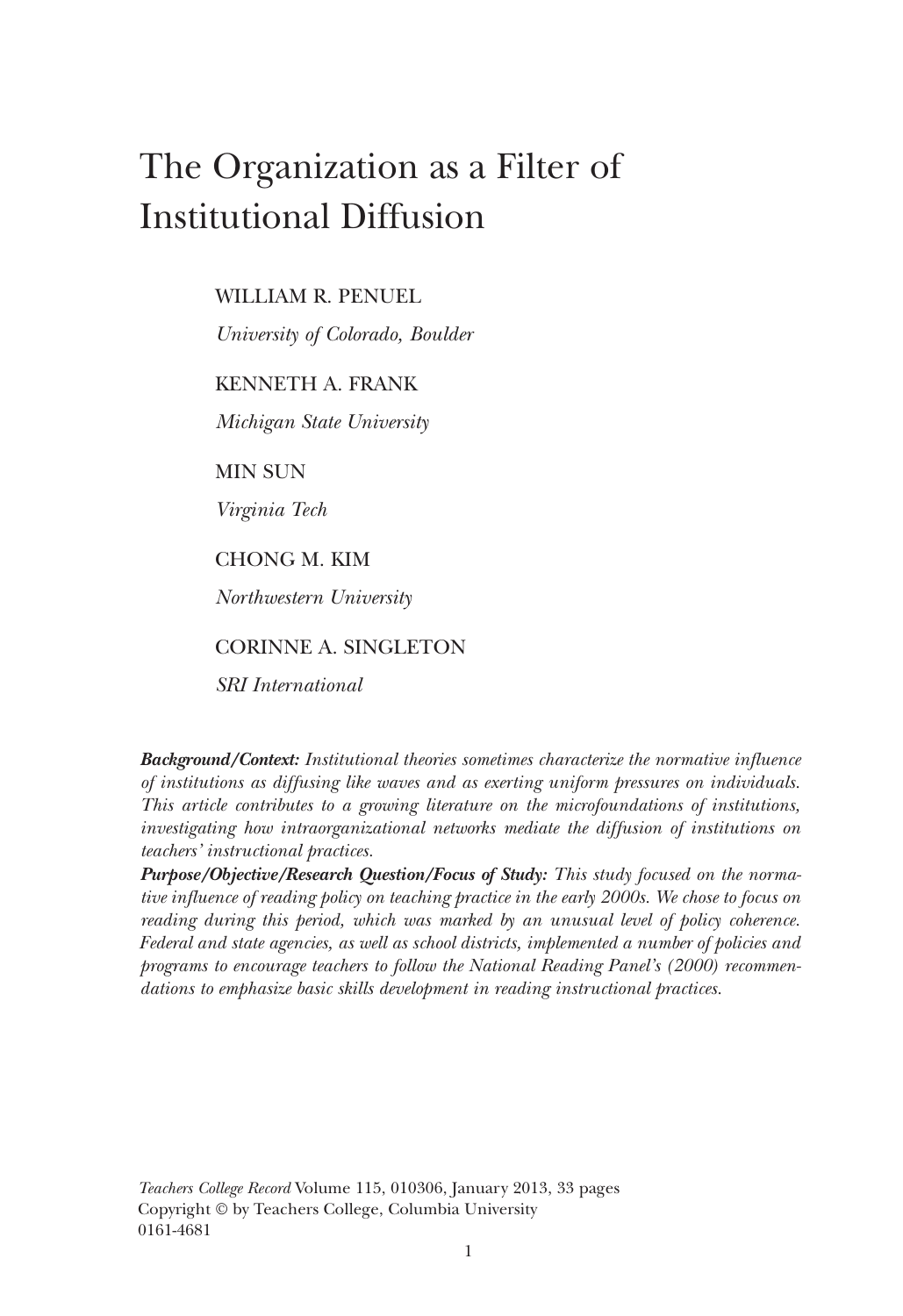*Setting: The research took place in 11 elementary schools. An important note is that the pressure teachers experienced in these schools to adopt the practices recommended by the National Reading Panel was indirect. The schools in the study did include three Title I schools, but no schools in programs that required them to adopt these practices. All schools used stateadopted curricula in reading that were aligned with recommended practices.*

*Population/Participants/Subjects: All faculty members in the 11 schools were part of the study from 2004 to 2008. The sample in the final analysis (n = 136) included teachers with direct responsibilities for teaching reading in a single school over these 4 years. This figure represents*  $84.47\%$  *of our original sample*  $(N = 161)$ .

*Research Design: This study is a longitudinal observational study that includes social network data and multilevel analysis. We surveyed faculty four times in waves conducted in 2004, 2005, 2007, and 2008.*

*Data Collection and Analysis: The primary source of data was a survey that asked teachers to identify their close colleagues and colleagues who provided them with help on reading instruction (including measures of frequency of interaction). The dependent measure in our analyses was based teachers' responses to items about instructional practices in reading, especially skills-based instructional practices. We fit multilevel models to estimate the extent to which reading practices were a function of teachers' interactions with colleagues and their membership in subgroups, which were identified from the indicators of closest colleagues using Frank's algorithm.*

*Findings/Results: Teachers' practices did not conform exclusively to the new normative regime but rather depended on exposure to external professional development in reading instruction and on local norms of practice in their schools and collegial subgroups. Over time, moreover, subgroups' practices diverged with respect to teachers' implementation of skills-based reading instructional practices.*

*Conclusions/Recommendations: Our study findings provide strong evidence that local social dynamics such as the ones we illuminate here are key in shaping the implementation trajectory of any instructional practice or reform. Policies may set the stage for adopting particular practices and direct resources toward certain kinds of supports through curriculum and professional development programs they incentivize. However, teachers' interactions with colleagues mediate the response to these directions and incentives in ways that can produce outcomes that diverge widely from policy makers' intentions.*

A recurring finding in studies of institutional diffusion and change is that even though institutional pressures may be similar for organizations in a field, the same institutional forces can result in divergent organizational outcomes (e.g., Scott, 2008). In this study, we add to this body of research by exploring how the organization as an institution (Williamson, 1981) filters the effects of other institutions on workplace practice. In particular, we focus on how intraorganizational networks contribute to organizational response to external pressure (Brass, Galaskiewicz, Greve, & Tsai, 2004; Kilduff & Tsai, 2003).

Our empirical analysis focuses on how teachers shape one another's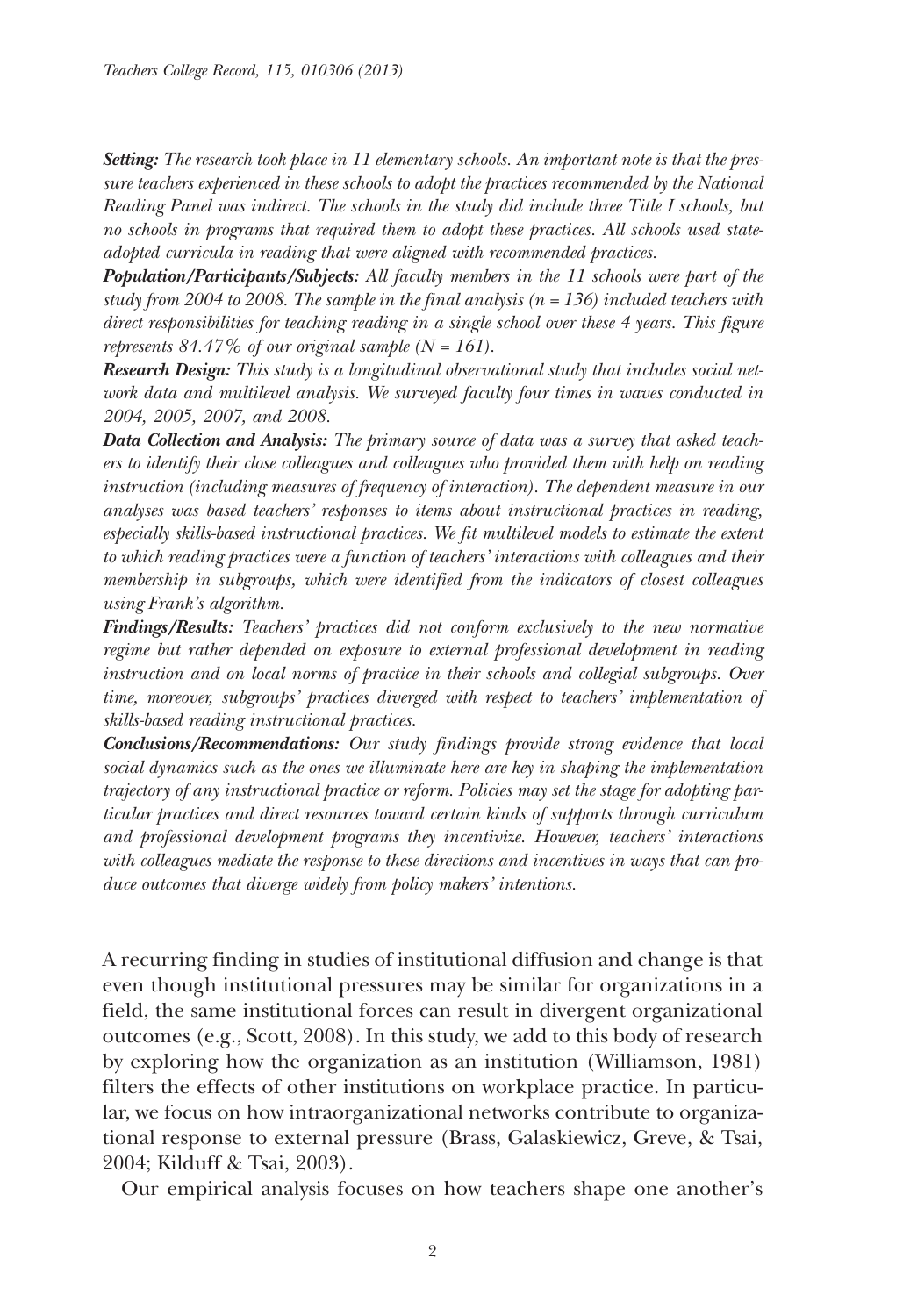responses to a new institutional regime for reading instruction. The regime, instituted formally through federal policies and regulations, encouraged teachers to adhere to an evidence-based approach to developing students' basic skills in reading (National Reading Panel, 2000). It is important to note that the schools in our study were not subject to legal requirements that compelled them to follow this new approach, but as we show, individual teachers did change their practices after it became federal policy. To preview the main finding from our study, teachers' practices did not conform exclusively to the new regime but rather depended on exposure to external professional development in reading instruction and on local norms of practice in their schools and collegial subgroups.

Next, we elaborate a theoretical account of how normative pressures shape the diffusion of institutions within organizations that can help explain this pattern of results. We then present our empirical example featuring institutions for teaching reading and describe our data and measures. We specify multilevel models to estimate the extent to which teachers' responses to external forces depended on exposure to professional development external to the school, peers in the school, and subgroup members. The subgroup effects were estimated from our data on teachers' social networks, providing empirical work in response to recent calls for the integration of network analysis into organizational research (Brass et al., 2004; Kilduff & Tsai, 2003; Kilduff, Tsai, & Hanke, 2006). We conclude by considering how teachers' inclinations to conform to local professional norms can create divergent responses and emergent, schoollevel patterns that conflict with the policy goals that aim for coherent, consistent teaching practices.

## THE ORGANIZATION AS FILTER OF INSTITUTIONAL FORCES ON WORKPLACE BEHAVIOR

Assuming that organizations are exposed in some measure to external institutions, the goal of our study is to understand how workers within organizations respond to external institutions. In particular, we focus on how organizations structure social networks that filter individual responses to institutional pressures. These networks are salient because they provide relevant resources for complex, locally adapted production, such as teaching (e.g., Bidwell, 1965; Frank, Zhao, & Borman, 2004). For example, a teacher may draw on her colleagues for knowledge of how to implement new practices given the types of students in her school, other elements of the curriculum, and so on.

It is important to note that the organization establishes the context for an exchange of knowledge for compliance. A worker possessing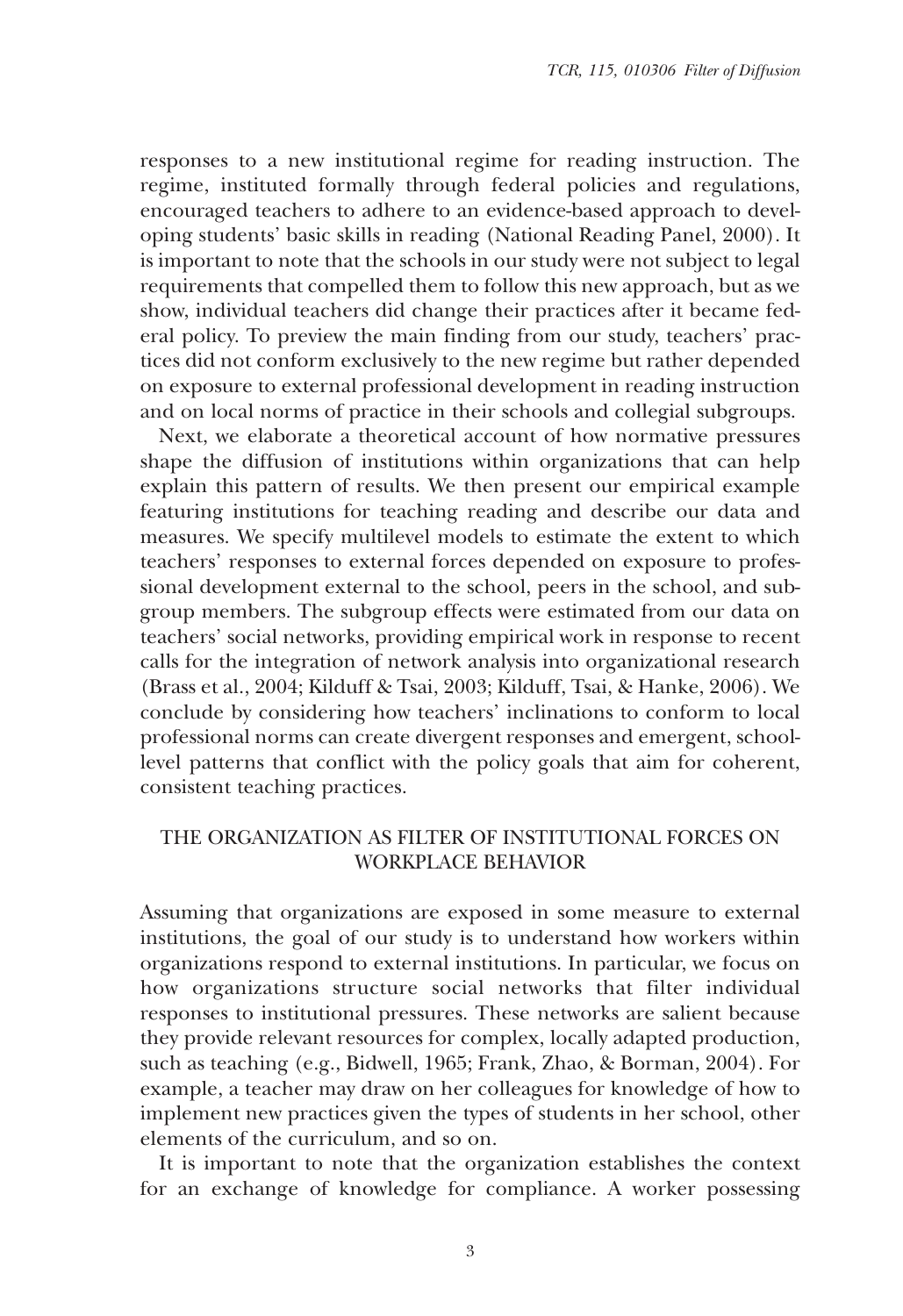knowledge may share it to gain status in the organization (Blau, 1964) and so that others may implement new practices that contribute to organizational productivity or legitimacy (Frank, et al., 2004). The worker accessing knowledge conforms to organizational norms to maintain her personal legitimacy and standing in the organizational social system. For example, a junior teacher may conform to the norms of others in exchange for accessing their local knowledge of how to implement the curriculum, improve classroom management, or navigate school politics.

To say that production workers' networks affect their responses to institutional pressures may seem straightforward (e.g., Scott, 2008). It conflicts, however, with Meyer's (2008) claim that "institutionalized forces usually diffuse more as cultural waves than through point to point diffusion" (p. 805). The difference has important implications for institutional diffusion; our conceptualization implies that a worker's response will depend on the norms to which she is exposed in her network and the resources that inhere in her network (Kilduff et al., 2006). In turn, organizational response will depend on how organizations distribute relevant resources and convey norms. The challenge for our analysis is then to characterize the mechanisms through which institutional norms permeate organizations. Before turning to this task, we characterize in more detail the changing institutional pressures on schools and teachers in the United States.

# CHANGING INSTITUTIONAL PRESSURES ON SCHOOLS AND TEACHERS IN THE UNITED STATES

Early institutional accounts of schools portrayed them as organizations capable of exerting very little normative pressure on teachers, especially with respect to their instructional practices. For example, Meyer and Rowan (1977) argued that schools build gaps between their formal structures and actual work activities, leading to a "loose coupling" of the formal and informal organization. Forms of loose coupling documented in the 1970s include minimal observation or monitoring of the performance of work, making goals ambiguous and hard to measure, and making inspection and evaluation activities "ceremonial" (Bidwell, 1965; Meyer & Rowan; Meyer, Scott, & Deal, 1981; Weick, 1976).

One aspect of loose coupling has been supported by cultural norms of teaching. Institutions concerning teaching practice may not have succeeded in penetrating classrooms in the past because they encountered competing professional institutions concerning norms of privacy and autonomy. For example, Lortie (1975) described teaching as an isolated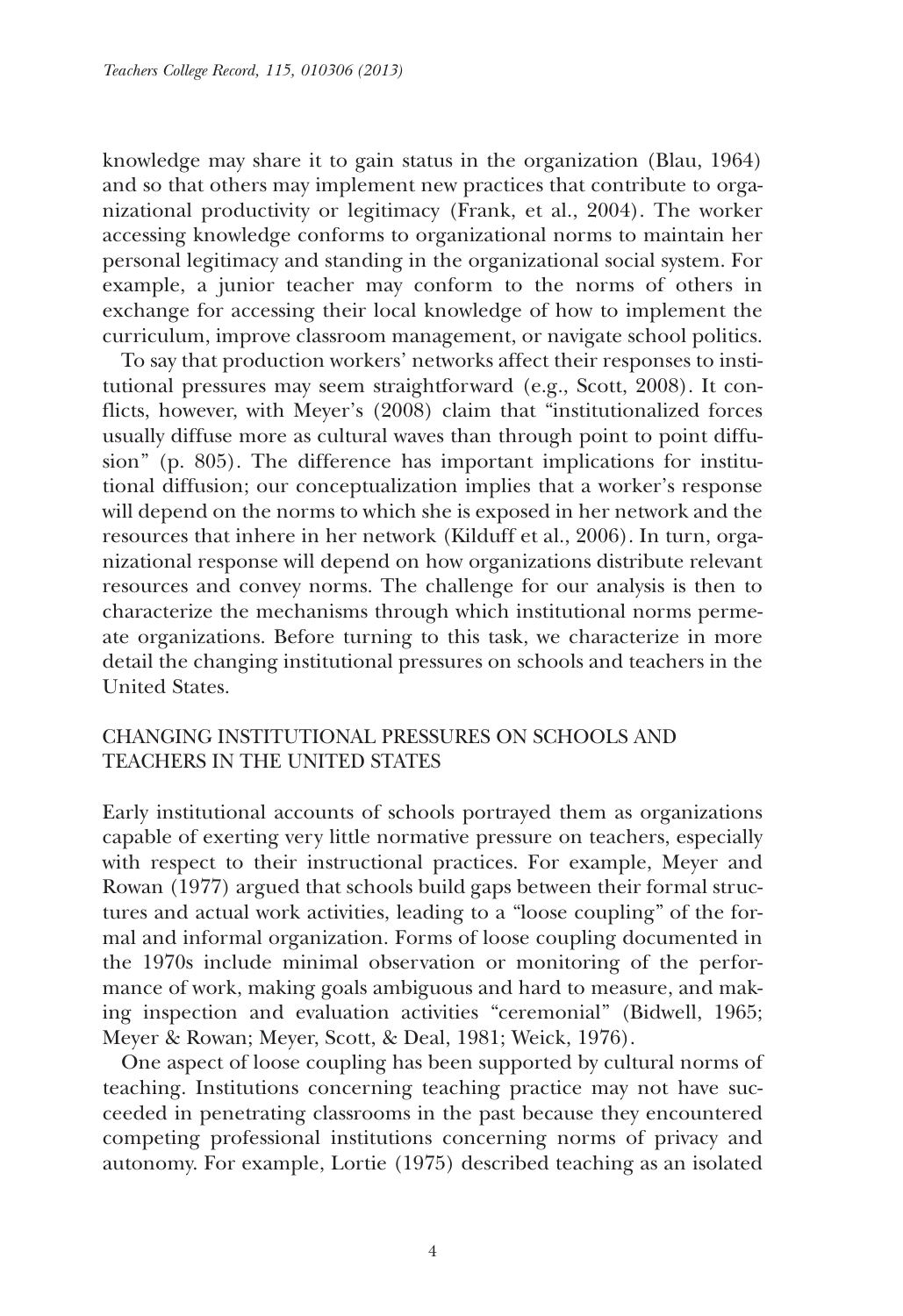profession, in which he likened teachers in schools to eggs in an egg crate, each teacher conducting her practice in a self-contained classroom with little need to interact with other teachers. He emphasized that the physical and social organization of schools supported norms of privacy, the obligation not to interfere in colleagues' instructional decision-making, and the idea of teaching as a highly individualized craft. During a wave of reform focused on school restructuring, a number of researchers began to emphasize the potential of greater collaboration on instructional matters as a way to overcome these norms (Rowan, 1990); however, that wave produced in most schools contrived forms of collegiality that did little to undercut norms of privacy and autonomy (Glidewell, Tucker, Todt, & Cox, 1983; Hargreaves, 1991; Little, 1990).

# ACCOUNTABILITY-BASED REFORM AS A POLICY CHALLENGE TO LOOSE COUPLING

In the past two decades, a new institutional force of accountability has emerged in education. For example, in the mid-1990s, accountabilitybased programs were widely adopted by states (Elmore, Abelmann, & Fuhrman, 1996). Such programs have enjoyed bipartisan support among policy makers since that time because they address multiple goals of concern to people across a wide political spectrum, including the need to monitor progress toward providing equal opportunity and outcomes for children of color and children living in poverty, and the need to provide citizens with data on whether schools they support with their tax dollars are achieving high standards (Hess & Petrilli, 2006). The low cost of testing regimes relative to the costs of other policies (e.g., new curriculum or professional development initiatives) and the ability to render outcomes of schools visible to the public also facilitated the rise of accountabilitybased reforms (Linn, 2000).

The new institution of accountability struck at the very heart of loose coupling because greater accountability linked community interests to observable outcomes that are a function of teacher behaviors and collaboration (D. K. Cohen, Raudenbush, & Ball, 2003; O'Day, 2002). Indeed, a number of new organizational roles and routines have emerged in the last 15–20 years in response to the push for accountability. For example, routines focused on the examination of student achievement data became common, especially those that look at patterns by student subgroups, which are the focus of attention in the current federal accountability system (Anderson, Leithwood, & Strauss, 2010; Means, Padilla, DeBarger, & Bakia, 2009; Wayman, Midgley, & Stringfield, 2006).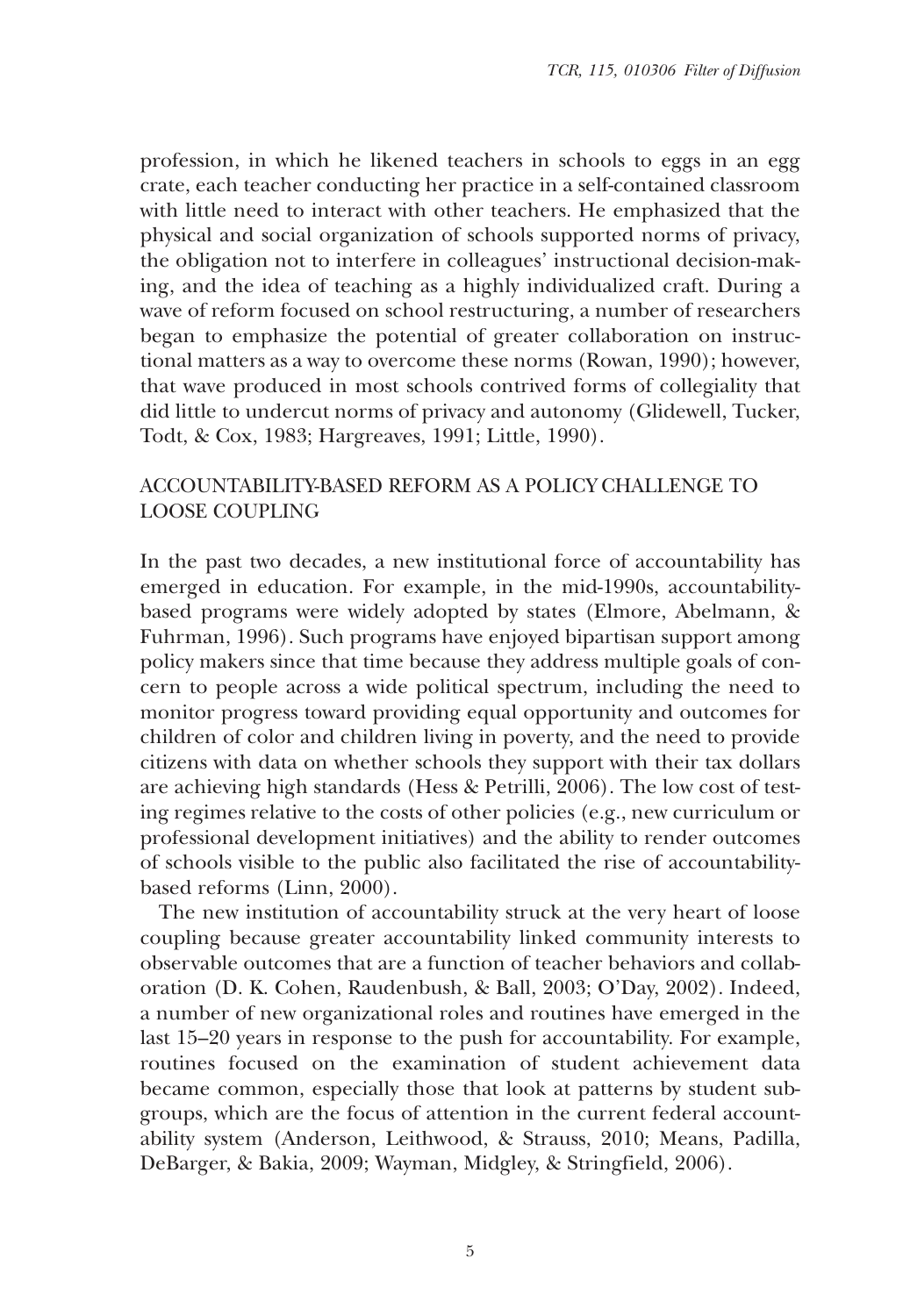#### POLICY ATTEMPTS TO INFLUENCE TEACHING PRACTICE

Although most accountability-based reforms have not historically made specific demands on teachers' pedagogical practices (Hess & Petrilli, 2006; O'Day, 2002), concurrent with the emergence of higher stakes, federally mandated accountability in the United States has been an unusual level of coherence in federal reading policy. This coherence formed around a National Research Council report (National Reading Panel, 2000) that focused reading instruction on the basic skills required to decode print, especially phonological awareness and phonics. Soon after the publication of the report, states passed reading initiatives that reflected its recommendations (Allington, 2001; Miskel & Song, 2004). Significantly, the panel report came at the culmination of a period characterized by "the reading wars," which pitted alternative approaches to teaching reading against one another (Pearson, 2004), and the policy shift coincided with the passage of the federal No Child Left Behind Act (NCLB), which created a federal system of accountability for schools and districts.

NCLB established new programs and resources to incentivize schools especially those serving low-income students—to adopt curriculum materials consistent with the panel report's recommendations. The Reading First program authorized by NCLB became the primary supplementary resource for funding professional development activities and curricula in reading in schools eligible for federal assistance from this program. Schools in the program were required to adopt reading curricula that focused on core reading skills identified in the consensus report of the National Reading Panel (2000). In interpreting and enacting the law's mandate, the U.S. Department of Education privileged programs emphasizing skills-based reading instruction that taught students primarily how to decode print (e.g., phonics-based instruction; U.S. Department of Education, 2006)

# THE CONFLUENCE OF ACCOUNTABILITY-BASED REFORM AND A COHERENT VISION FOR CHANGE IN READING INSTRUCTION

The confluence of a coherent vision for instructional change with heightened accountability constituted a new "regulatory regime" (Schneiberg & Clemens, 2006) that defined both specific norms and constraints on action, a hallmark of institutionalization (Meyer, Boli, & Thomas, 1994). Thus emerged, in 2002 with the passage of new laws and funding for reading programs aligned to this regime's goals, a new, potentially powerful institutional wave in reading—a wave that, if past history is a guide,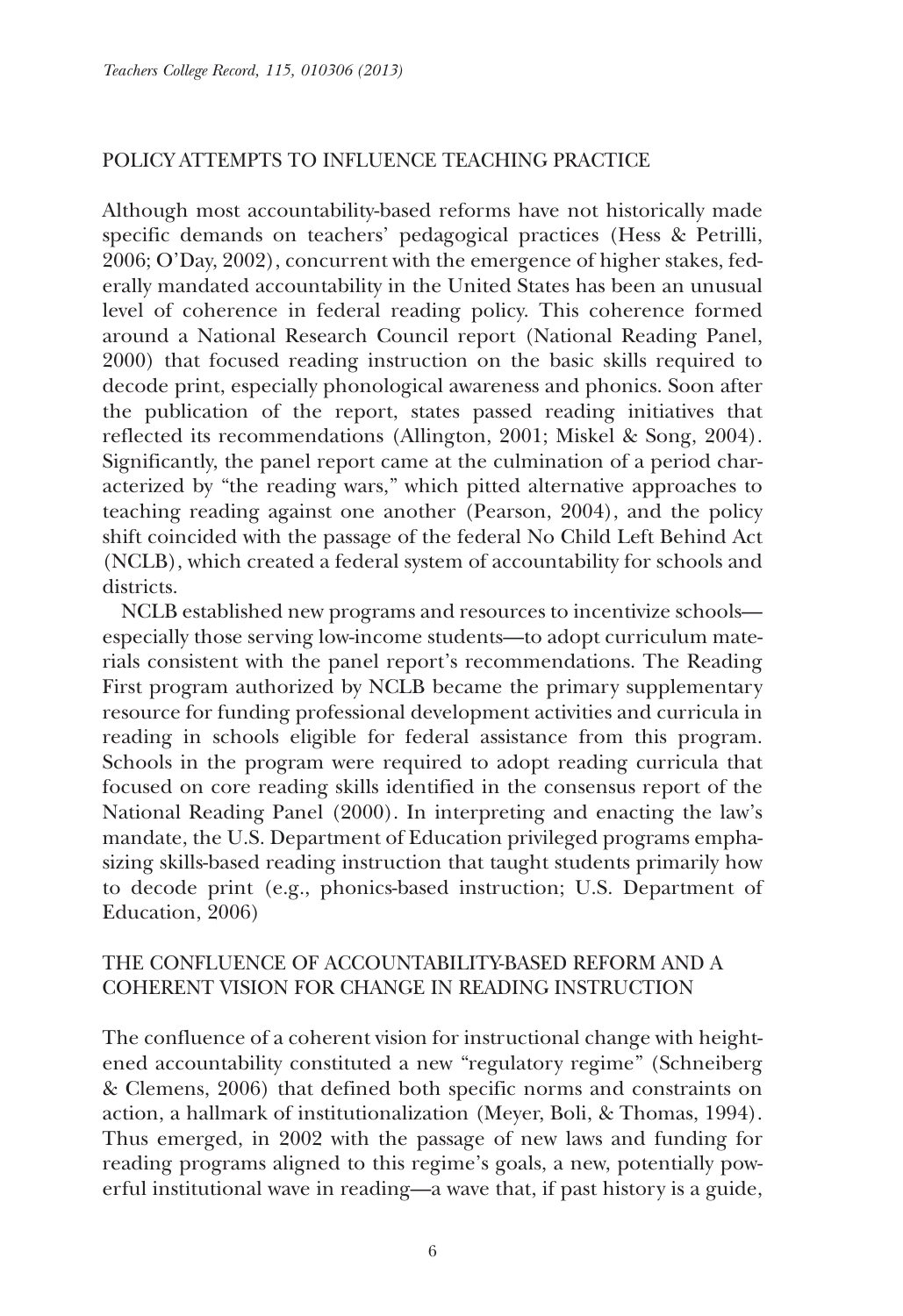could be expected to crest in 3–5 years (Cuban, 1990). Thus, our study, featuring data collected in the 2006–2007 and 2007–2008 school years is ideally situated to measure the impacts of the institutional wave associated with the new regime in reading.

In the next section, we develop a set of hypotheses concerning how institutional norms diffuse from the national level ultimately into the school. We begin with a baseline hypothesis concerning the effects of professional development. We then move to effects attributable to the school, the more novel effects concerning intraschool processes, and their implication for variable effects over time.

### FACTORS AFFECTING TEACHERS' RESPONSES TO INSTITUTIONAL FORCES

Absent specific prescriptions for behaviors, institutions created at the national level need some mechanism of conveyance to affect worker productivity at the local level. For some institutional fields, mass media is an important mechanism (Scott, 2008). However, even though teaching quality is sometimes the focus of mass media attention (e.g., Felch, Song, & Smith, 2010), teachers' specific practices are rarely the subject of mass media.

Teaching practices are largely influenced by organizations that make up what is sometimes called the "school improvement industry" (Rowan, 2002). This refers to the constellation of organizational actors, many of which are in the private for-profit and nonprofit sectors and provide curriculum materials and professional development services to schools. Of these actors, organizations that provide content-focused professional development are most critical to changing practices because they provide models for how to implement new approaches to teaching (D. K. Cohen & Hill, 2000, 2001). These organizations thus serve as an important conduit between national institutions and the organizational boundary of the school. Furthermore, while providing professional development content, professional developers can convey normative messages about goals for teaching and the best strategies for reaching those goals (Zwart, Wubbels, Bergen, & Bolhuis, 2009). These are likely to be messages that align with emerging regimes for instruction (e.g., basic skills), because such alignment contributes to the legitimacy of these organizational actors' activities. Therefore we hypothesize:

Hypothesis 1: *The more a teacher receives professional development in reading instruction, the more the teacher will implement basic skills instruction consistent with current institutional norms.*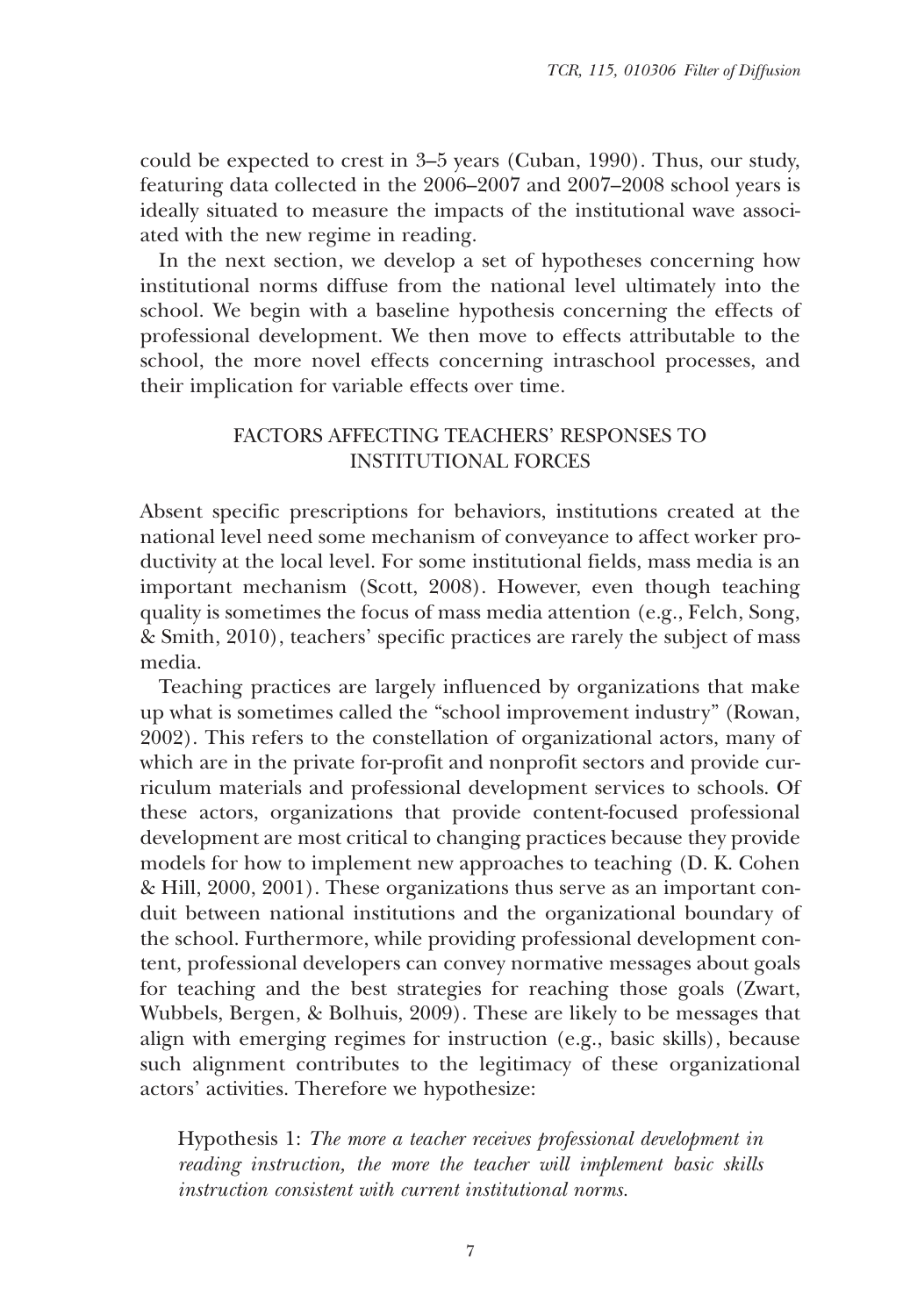Note that although professional development typically occurs outside the school, we consider it on the organizational boundary of the school because the school chooses most professional development providers and has considerable influence over participation in professional development (Wei, Darling-Hammond, Andree, Richardson, & Orphanos, 2009).

If an institutional force has penetrated a school via a few teachers' participation in professional development, the question arises as to how and why other members of the school would adopt similar practices. First, many teachers may feel a strong identification with their school, and this identification may create a strong motivation to conform to others in order to preserve standing in the community (Akerlof & Kranton, 2010). Second, teachers may form a tight-knit, cohesive community that perceives a high level of collective responsibility for improvement, making outright resistance to faculty who bring new resources or ideas about teaching unlikely (Penuel, Riel, Krause, & Frank, 2009). Our second hypothesis, then, is:

Hypothesis 2: *When a teacher's school conforms to institutional norms regarding skills-based reading instruction, that teacher will implement similar practices.*

This hypothesis might seem straightforward from the perspective of organizational identification (Akerlof & Kranton, 2010). However, in this context, the hypothesis explicitly recognizes the role of organizational members in mediating the diffusion of institutions defined external to the school.

Within schools, previous research suggests that informal subgroups or cliques can play important roles in defining salient norms (Frank & Zhao, 2005; Yasumoto, Uekawa, & Bidwell, 2001). The dense ties within subgroups contribute to norms to which subgroup members are likely to feel compelled to respond (Burt, 2005; Buskens, 1998; Coleman, 1990; Portes & Sensenbrenner, 1993) because subgroup members serve as a basis of reference (Merton, 1957) or identity (Akerlof & Kranton, 2010). Indeed, informal norms emphasizing conformity to colleagues are critical to the functioning of many organizations (Nadel, 1957; Nee & Ingram, 1998; Simmel, 1955; Weber, 1922/1947). In our example, a teacher might increase her emphasis on basic skills if she is a member of a subgroup focused around basic skills practices and materials. Our third hypothesis relates to subgroups: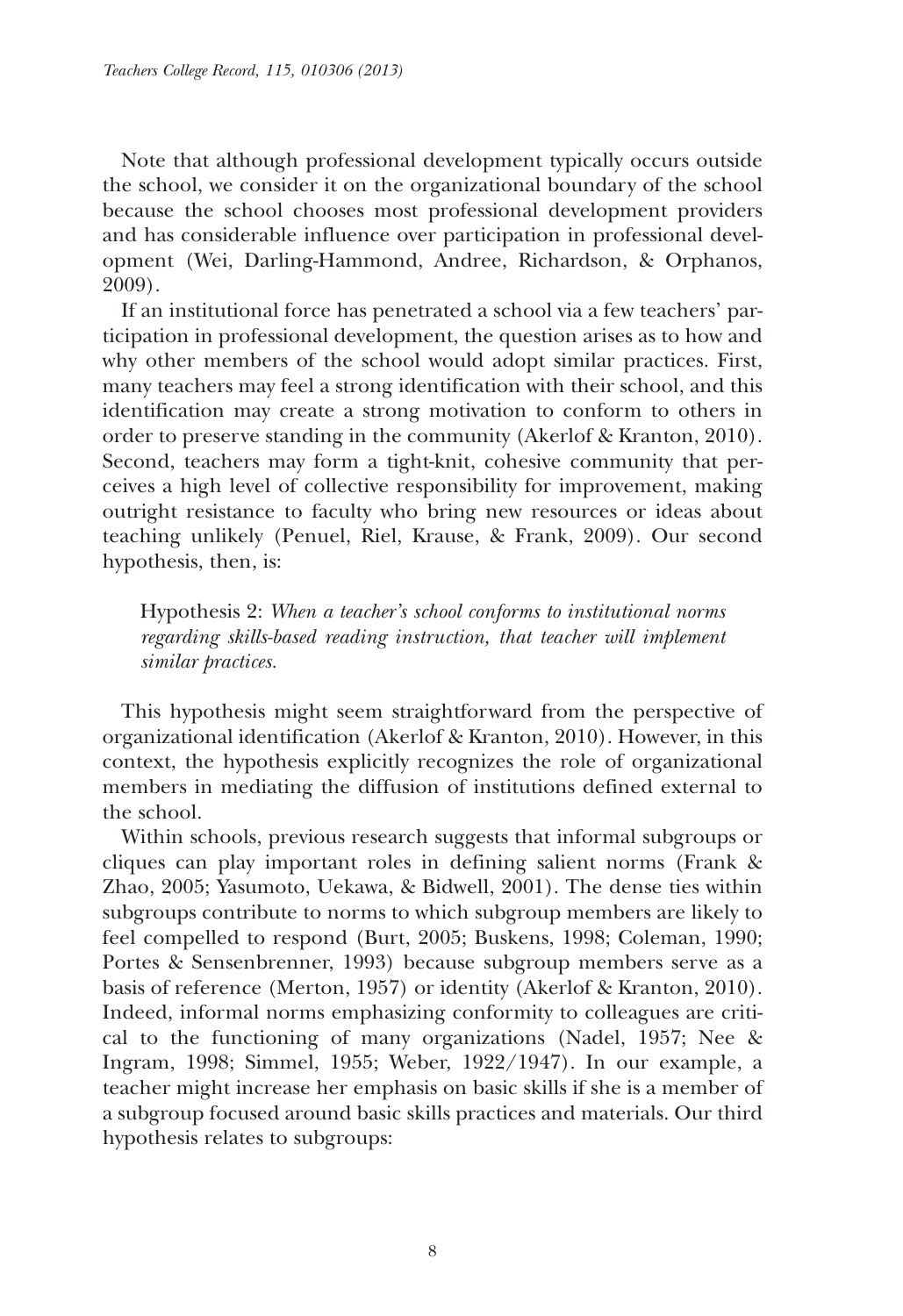Hypothesis 3: *The more a teacher's subgroup members implement basic skills instruction, the more she will implement similar practices.*

Critically, this hypothesis implies that an underlying structuring of stable relations, in terms of subgroups, can anticipate the implementation of new innovations (Frank & Zhao, 2005). Thus, though workers may be influenced by different members of their subgroups, subgroup members nonetheless provide a dynamic stability (Kilduff et al., 2006) concerning how workers respond to forces exogenous to their organizations.

Together, our second and third hypotheses imply that processes by which individuals induce cooperation and conformity in others mediate the diffusion of institutions. One counterargument is that institutional norms are conveyed by direct and frequent interaction. It may be that simply being "in the air" of the subgroup or school does not produce sufficient normative pressure to change practices. Indeed, past empirical research suggests that teachers are likely to conform to those teachers with whom they have *direct* interaction on matters related to instruction (Frank et al., 2004; Penuel, Frank, & Krause, 2006). Therefore, we evaluate our second and third hypotheses with and without controlling for exposure to colleagues' practices through direct interaction.

Although the diffusion of the institution as we have described it may seem natural and uneventful, it has implications for the distribution of teaching practices within schools. Namely, if teachers conform to school norms (as specified in Hypothesis 2) and there are initial differences across schools, then we would expect divergence in practices among schools as teachers within schools become more similar to one another and teachers between schools become more different from one another. The social influences within the school essentially create a multiplier effect (Becker & Murphy, 1990), which has been demonstrated for divergence of crime rates by city precincts (Glaeser, Sacerdote, & Scheinkman, 1996) as well as math course-taking among adolescents within high schools (Frank et al., 2008), and which amplifies initial differences between different social contexts. Thus, we hypothesize:

Hypothesis 4: *Variation among schools in the implementation of basic skills instruction will increase over time*.

This hypothesis potentially informs the divergence of organizational responses to external institutions.

The principle of divergence also applies to subgroups to the extent that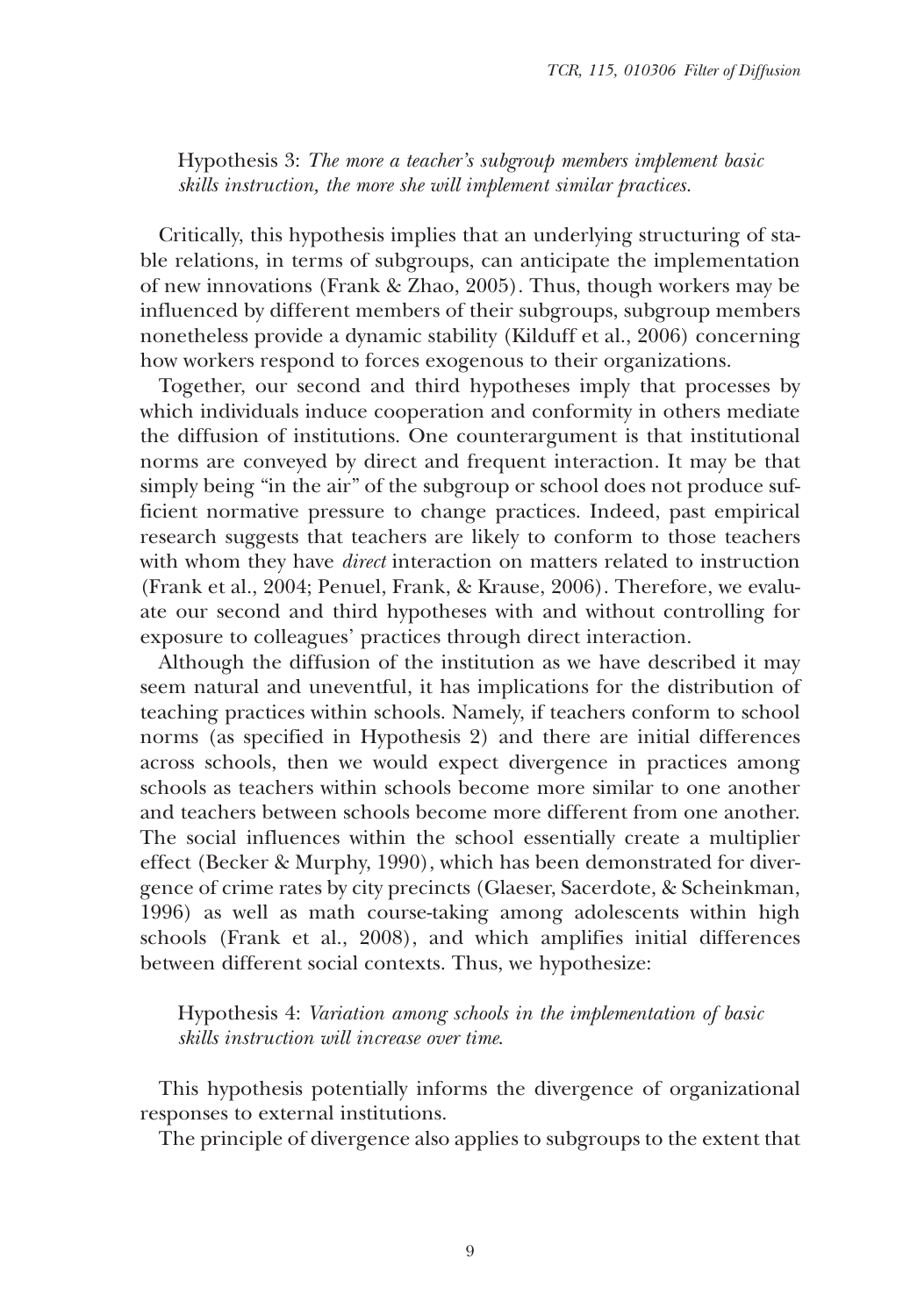teachers conform to subgroup norms apart from the norms of their school. Namely, if teachers conform to subgroup norms (as specified in Hypothesis 3) and there are initial differences across subgroups, then we would expect divergence in practices among subgroups as teachers within subgroups become more similar to one another and teachers between subgroups become more different from one another. Thus, we hypothesize:

Hypothesis 5: *Variation among subgroups in the implementation of basic skills instruction will increase over time*.

This hypothesis has important policy and administrative implications because variation between subgroups within schools can create coordination challenges for the school. Students may experience instruction consistent with one regime or approach one year and a different, perhaps contradictory approach the next (Hong & Raudenbush, 2008; McLaughlin & Talbert, 2001). Furthermore, teachers adopting different practices would have vastly different sets of practices on which to graft further innovations (Rogers, 1995), creating further challenges to organizational coordination.

# THE CURRENT STUDY: ELEMENTARY TEACHERS' IMPLEMENTATION OF BASIC SKILLS READING INSTRUCTION

#### **METHODS**

#### *Sample*

This study consists of 11 elementary and middle schools from eight school districts engaged in whole-school reform activities prior to the passage of NCLB*.* The schools were located in urban and suburban areas near major cities in California. None of the schools was a Reading First school, and none of the schools participated in the federal reading program associated with the new policy consensus about how to teach reading (only one sampled school had funded Reading First programs in the district; however, the school itself was not a Reading First school). Only two failed to meet requirements of NCLB that students make "adequate yearly progress" toward proficiency in reading and mathematics. It is important to note that for purposes of the current study, no school was both in the Reading First program and under pressure for improvement under NCLB; thus, pressure to adopt the consensus approach to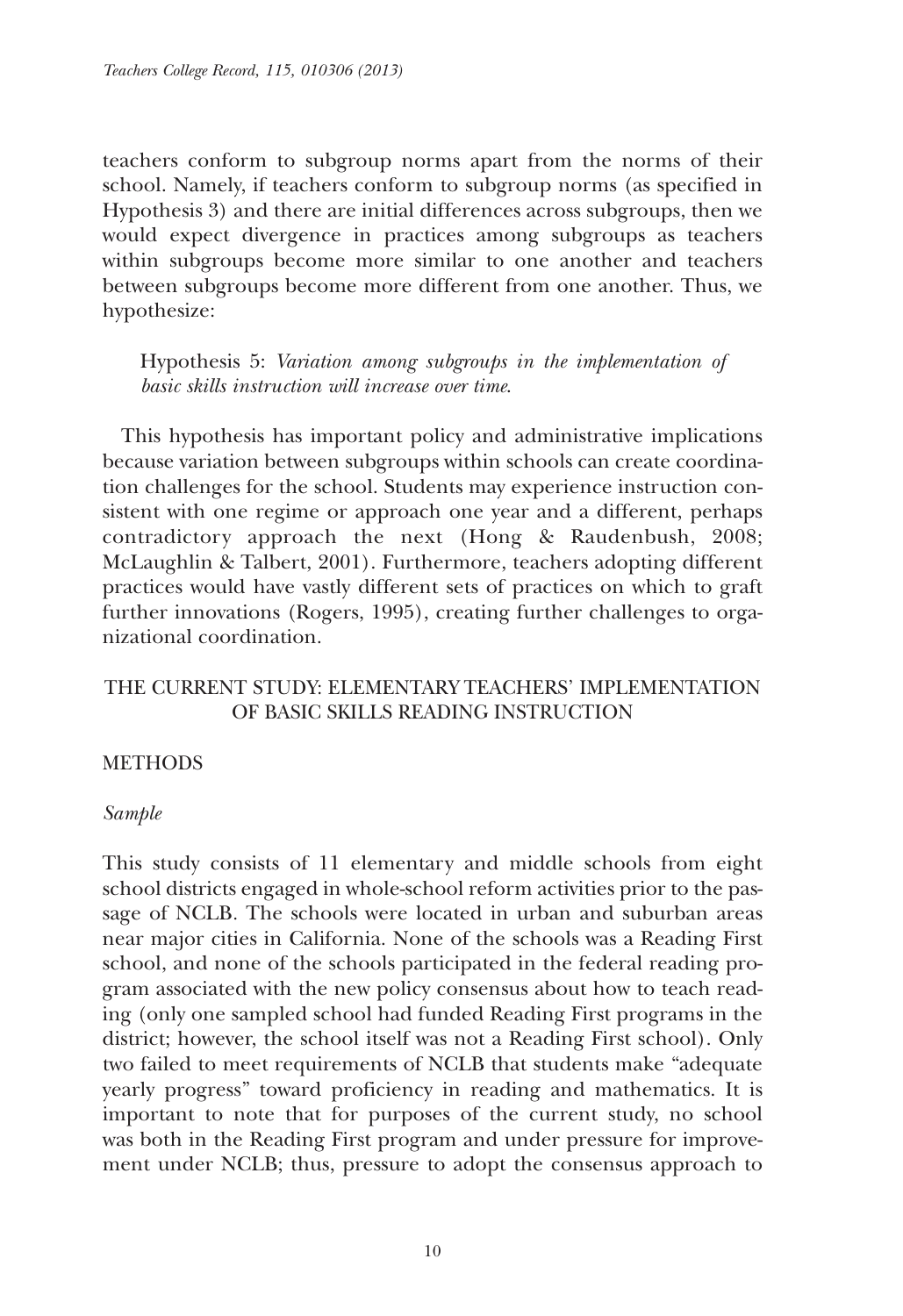teaching reading in these schools could best be described as primarily normative rather than regulative.

Each of these schools employed one of two (at the time) curricula that had been adopted by the state for teaching reading. Both of these claimed strong alignment to the framework of the National Reading Panel. These texts were adopted, however, 2 years prior to the beginning of the study; thus, we interpret these materials as providing support for teachers and schools implementing skills-based instruction conforming to the guidance of the new policy regime in reading. Case study research in these schools shows that, as in many other schools, teachers supplement materials and implement strategies that can diverge in philosophy and approach from adopted materials (Penuel et al., 2009).

| ID                      | Grade<br>Span | Student<br>Enrollment | White    | FTE<br>Teachers | Title I<br>School | Met AYP? | Reading<br>First<br>District |
|-------------------------|---------------|-----------------------|----------|-----------------|-------------------|----------|------------------------------|
| Pomo $(1)$              | $K-5$         | 441                   | $56.0\%$ | 25              | N <sub>0</sub>    | Yes      | N <sub>0</sub>               |
| Pasteur (3)             | $K-6$         | 898                   | $0.7\%$  | 43              | Yes               | No       | No.                          |
| La Plaza                |               |                       |          |                 |                   |          |                              |
| Charter $(8)$           | K-6           | 542                   | 14.6%    | 27              | N <sub>0</sub>    | Yes      | Yes                          |
| Glade $(14)$            | $K-8$         | 646                   | $0.3\%$  | 29              | Yes               | No       | N <sub>0</sub>               |
| Forest $(26)$           | $K-8$         | 538                   | 27.1%    | 26.8            | Yes               | Yes      | N <sub>0</sub>               |
| Crosswinds (39)         | K-5           | 619                   | 37.6%    | 33.3            | N <sub>0</sub>    | Yes      | N <sub>0</sub>               |
| Innovation Charter (45) | $K-4$         | 239                   | 77.8%    | 14.6            | N <sub>0</sub>    | Yes      | N <sub>0</sub>               |
| Downtown (47)           | $5 - 8$       | 580                   | 74.8%    | 24.8            | N <sub>0</sub>    | Yes      | N <sub>0</sub>               |
| Hermosa (48)            | $5 - 8$       | 554                   | $70.6\%$ | 22.2            | N <sub>0</sub>    | Yes      | N <sub>0</sub>               |
| Sage $(53)$             | K-4           | 342                   | 64.6%    | 19.2            | No                | Yes      | N <sub>0</sub>               |
| Dickersen (54)          | $K-5$         | 288                   | 25.7%    | 18.6            | Yes               | Yes      | N <sub>0</sub>               |

**Table 1. School Demographic Information, 2007–2008**

*Note.* In the AYP status column, Yes means that the school met AYP in both reading and math in 2007–2008; No means that the school did not meet AYP in either reading or math; an exception is Pasteur (School 3), which did not meet AYP in reading but met AYP in math. Data sources: Common Core of Data from the National Center for Education Statistics for the 2007–2008 school year; Reading First Eligible District from California Department of Education. All school names in the table are pseudonyms

Table 1 shows basic characteristics of schools in the sample obtained from the Common Core of Data of the National Center for Education Statistics for the 2007–2008 school year and from the California Department of Education. We focused on 11 schools in this study, nine elementary schools and two middle schools; the grade span in each school is indicated in the second column of Table 1. These 11 schools served diverse but relatively stable student populations. Enrollments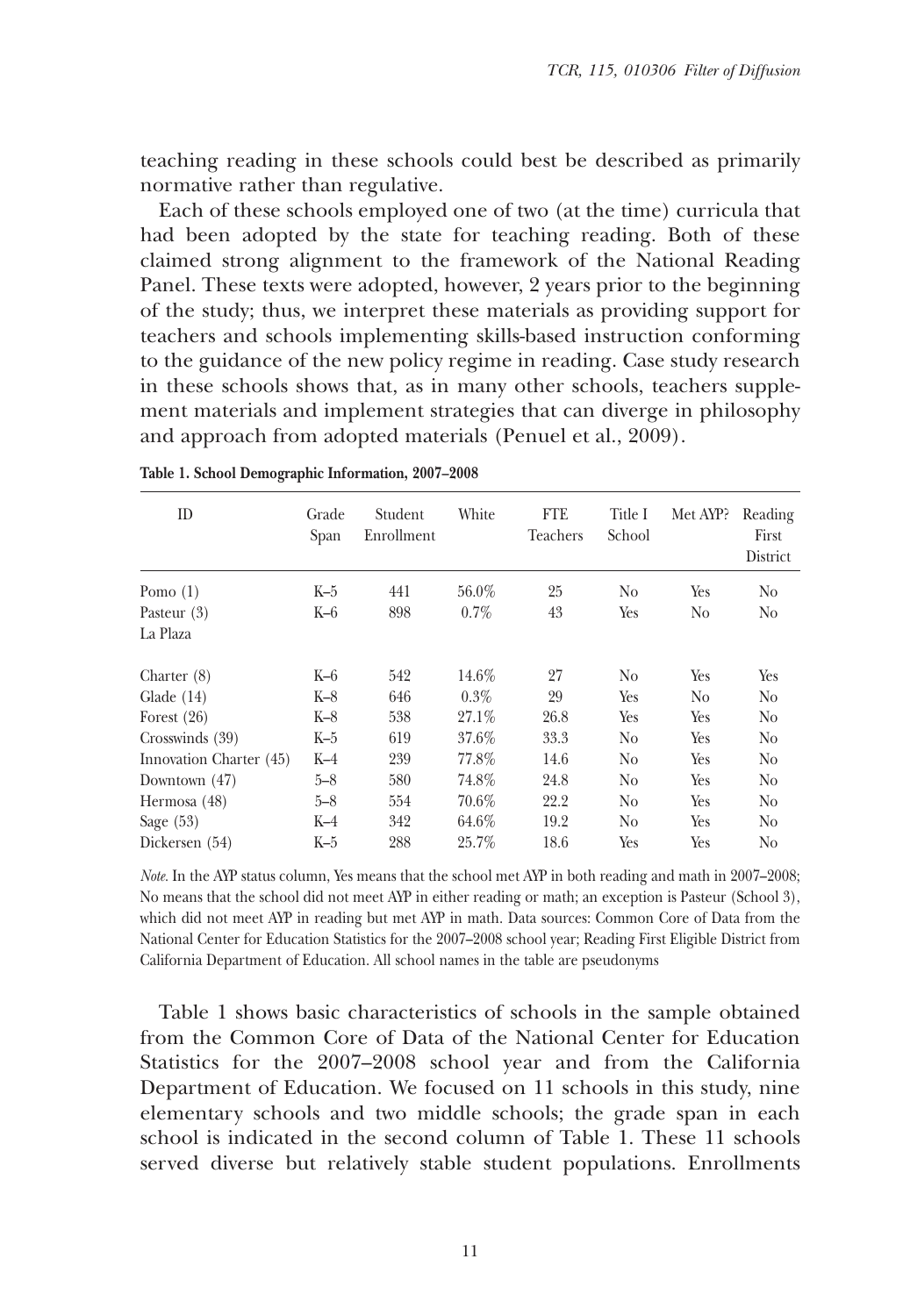ranged from 239 to 898, with an average of 517. Of these schools, six had a majority non-White student population. On average, the mean percentage of African American students was approximately 5%, Hispanic 40%, and White 43%. The average number of full-time equivalent (FTE) teachers was 26. Among the 11 schools, four were Title I schools (schools that receive funds because they have high concentrations of low-income children), and the median percentage of students eligible for free or reduced-price lunch was 25%. Thus these schools define an important cross-section, being neither unusually advantaged nor homogeneous.

We surveyed all faculty members in the 11 schools four times in waves conducted in 2004, 2005, 2007, and 2008. The sample in the final analysis ( $n = 136$ ) is for teachers with direct responsibilities for teaching reading in the same school over these 4 years. This figure represents 84.47% of our original sample  $(N = 161)$ .

At the fourth wave of survey, all the teachers had full certification (advanced professional, regular/standard/probationary) in their main assignment field. In addition, the average teaching experience of the sample was 14.9 years, and the mean of years working at the current school was 9.2 years. The sampled teachers' relatively longer and stable working experiences in the current schools allowed us to estimate effects through teachers' enduring relations across years.

We selected 5 of the 11 schools in our sample for more focused case studies: Pasteur, Dickerson, Sage, Crosswinds, and Forest (all names of schools are pseudonyms). In each of the case study schools, we interviewed principals and a sample of teachers. We used social network data collected as part of an earlier wave of survey data to select teachers to interview, taking care to select representatives from different informal subgroups (determined using the algorithm described next). We selected roughly one teacher per subgroup.

#### DEPENDENT VARIABLE: SKILLS-BASED INSTRUCTION IN 2008

Our dependent variable is the extent to which teachers adopted "skillsbased instruction" in their reading instruction in 2008. We asked teachers to indicate on a 5-point scale  $(1 = almost never, 2 = 1 or 2 times a month;$  $3 = 1$  *or* 2 *times a week*;  $4 =$  *almost every day*; and  $5 =$  *one or more times a day*)<sup>1</sup> how often they: read stories or other imaginative texts; practice dictation (teacher reads and students write down words) about something the students are interested in; use context and pictures to read words; blend sounds to make words or segment the sounds in words; clap or sound out syllables of words; drill and practice sight words (e.g., as part of a competition); use phonics-based or letter-sound relationships to read words in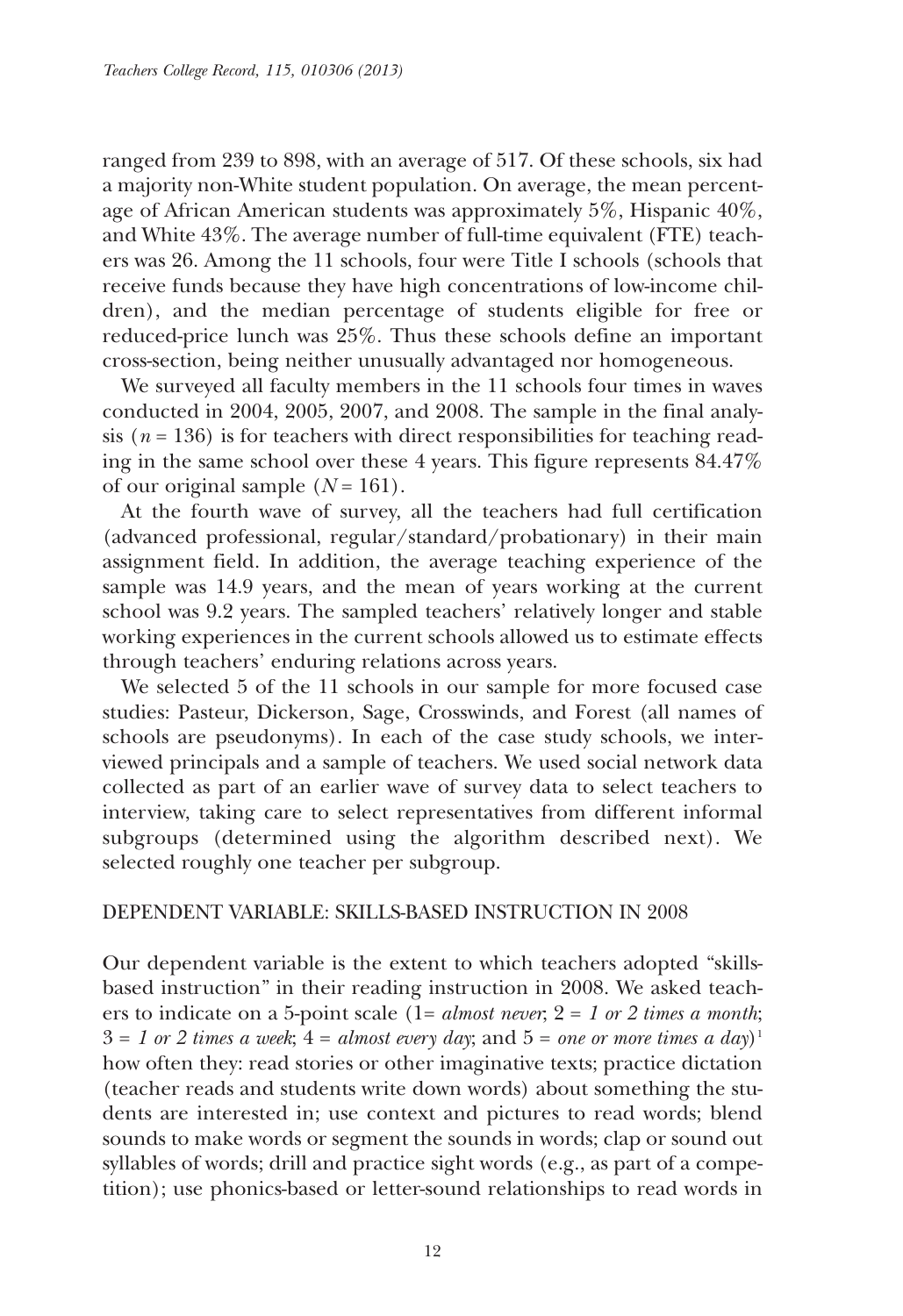sentences; use sentence meaning and structure to read words; and practice letter-sound associations. We took the mean of the nine items to form one composite variable  $( = 0.90)$ .

#### *Focal Independent Variables*

*Exposure to reading-content-focused professional development in 2008*. In the context of this study, Hypothesis 1 concerns the effects of teachers' exposure to reading-content-focused professional development <sup>2</sup> on teaching practices. Our measure of exposure was how much professional development in reading the teacher indicated she had engaged in over the past year (0 = *none at all*; 1 = *1–8 hours*; 2 = *9–16 hours*; 3 = *more than 16 hours*).

*School mean of skills-based instruction in 2007.* Our second hypothesis concerns the effect of organizational norms on teachers' practices. We defined the school norm as the average extent to which the teachers in a school implemented skills-based instructional practices in 2007. Our measure of prior skills-based practices in 2007 consisted of a composite of a subset of item prompts from the dependent measure used during the baseline year, with slightly different rating scales for each prompt (1 = *not*  $a$ *t all*;  $2 = 1$  *or*  $2$  *times per month*;  $3 = 3$  *or*  $4$  *times per month*;  $4 = 5$  *or*  $6$  *times per month*; 5 = *more than 6 times per month*). The items included were: read stories or other imaginative texts; use phonics-based or letter-sound relationships to read words in sentences; use context, pictures, and/or sentence meaning and structure to read words; and blend sounds to make words or segment the sounds in words  $( = 0.87).$ <sup>3</sup>

*Subgroup mean of skills-based instruction in 2007.* As the institution penetrates deeper into the social organization of the school, our third hypothesis is that teachers will respond to specific subgroup norms. The prologue for creating this measure was to identify cohesive subgroups. We did so from a 2004 sociometric question asking teachers to list their closest colleagues in their schools, a stable and enduring relationship (Frank & Zhao, 2005; Kilduff, et al., 2006). Identifying subgroups across all schools in our sample then required an algorithm that could identify nonoverlapping within-school subgroups with a minimum of subjective input or interpretation from the researcher (e.g., specification of the number of subgroups, criteria defining subgroups). We used Frank's (1995, 1996) network-clustering algorithm for this purpose, which has been employed in both the social sciences (e.g., Foster-Fishman, Salem, Allen, & Fahrbach, 2001; Frank & Yasumoto, 1998; Yasumoto et al., 2001) and the natural sciences (Jaeger-Miehls et al., 2009; Krause et al., 2009; Krause, Frank, Mason, Ulanowicz, & Taylor, 2003). The algorithm maximizes the within-subgroup density of relations relative to the between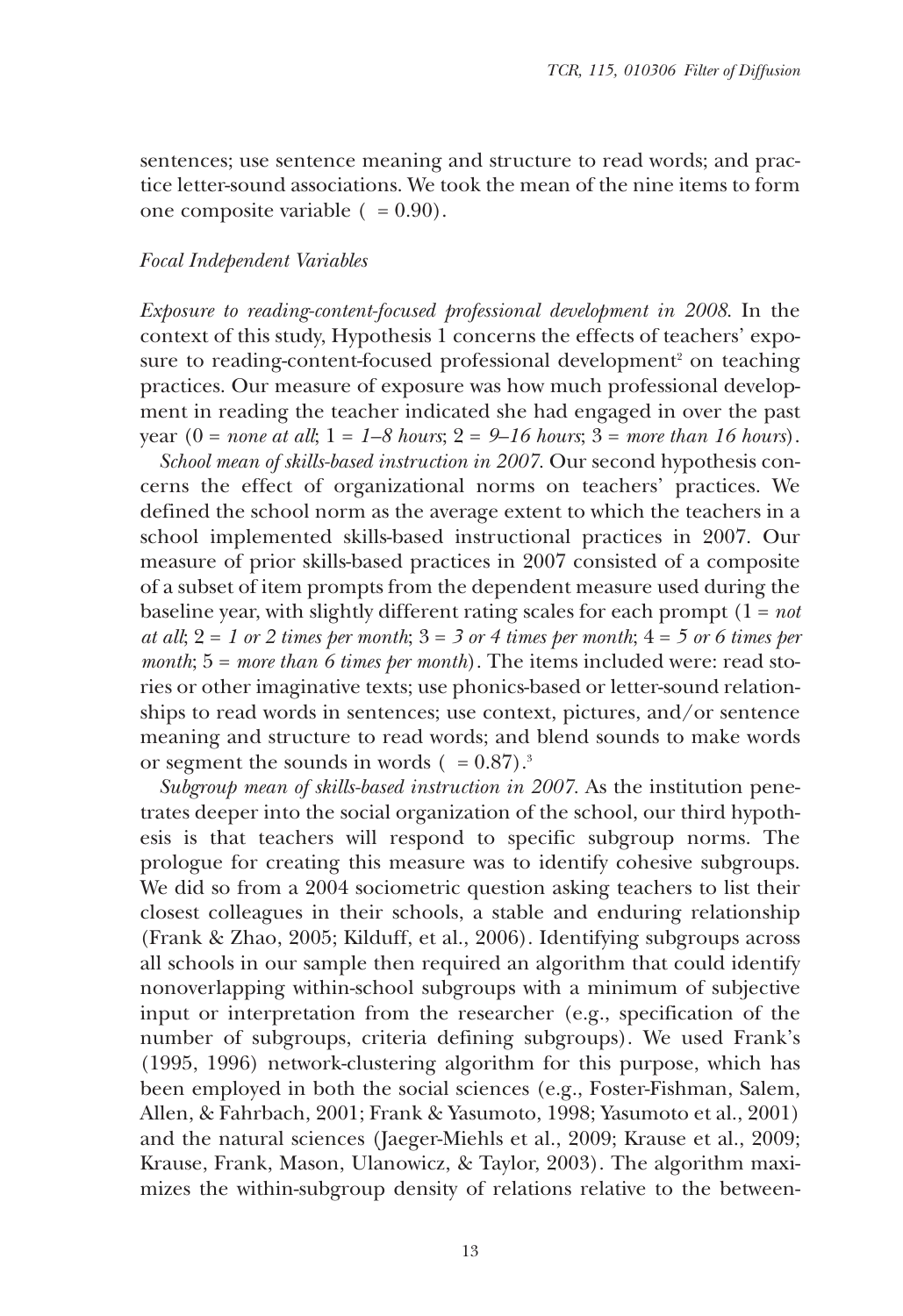subgroup density, a criterion related to social network models such as exponential random graph models and p<sub>9</sub> (Frank, 1995; Lazega & Van Duijin, 1997; Snijders, Pattison, Robins, & Handcock, 2005; Wasserman & Pattison, 1996). Ultimately, we identified 34 subgroups across 11 schools, with the average subgroup containing 3 to 4 teachers who responded to teacher surveys in both 2004 and 2008 (13 teachers from 2008 were unassigned because they did not complete the 2004 survey). To define the subgroup norm, we averaged the extent to which the members of the subgroup implemented skills-based instruction in reading in 2007.

#### *Covariates*

See the technical appendix for details of each measure.

*Direct exposure to colleagues' skills-based instruction*. To estimate the extent to which school and subgroup effects could be attributed to direct exposure, we measured exposure as a function of interactions teachers had with others reported between 2007 and 2008, and the others' instructional practices reported in 2007.

*Prior skills-based instruction in 2007*. Of course, we recognize that those already engaged in a given practice may seek out specific professional development experiences, schools, or subgroups that emphasize similar practices. The implication is that any association between a teacher's practices and our focal independent variables may be due to initial practices. In response, we leverage our longitudinal data to control for teachers' *prior* tendencies to engage in skills-based reading practices, as measured in 2007. Indeed, recent results (Cook, Shadish, & Wong, 2008; Shadish, Clark, & Steiner, 2008) have shown that estimates of treatments from models that control for prior measures of the outcome closely approximate estimates from randomized experiments in which there is an expectation of no confounding.

*Perceived value of evidence-based reform strategies in 2007.* Consistent with classic diffusion models (Rogers, 1995; Wolfe, 1994), new institutionalism operates partly by changing perceptions through multiple subtle mechanisms. Therefore, we controlled for the perceived value of evidencebased strategies.

*Highest grade taught in 2008.* Most elementary schools serve grades K–5 or K–6, but the Reading First program made funding available only for grades K–3, such that teachers of upper elementary level students had more discretion with respect to curriculum and instruction. By controlling for highest grade taught, we recognize the potential for the formal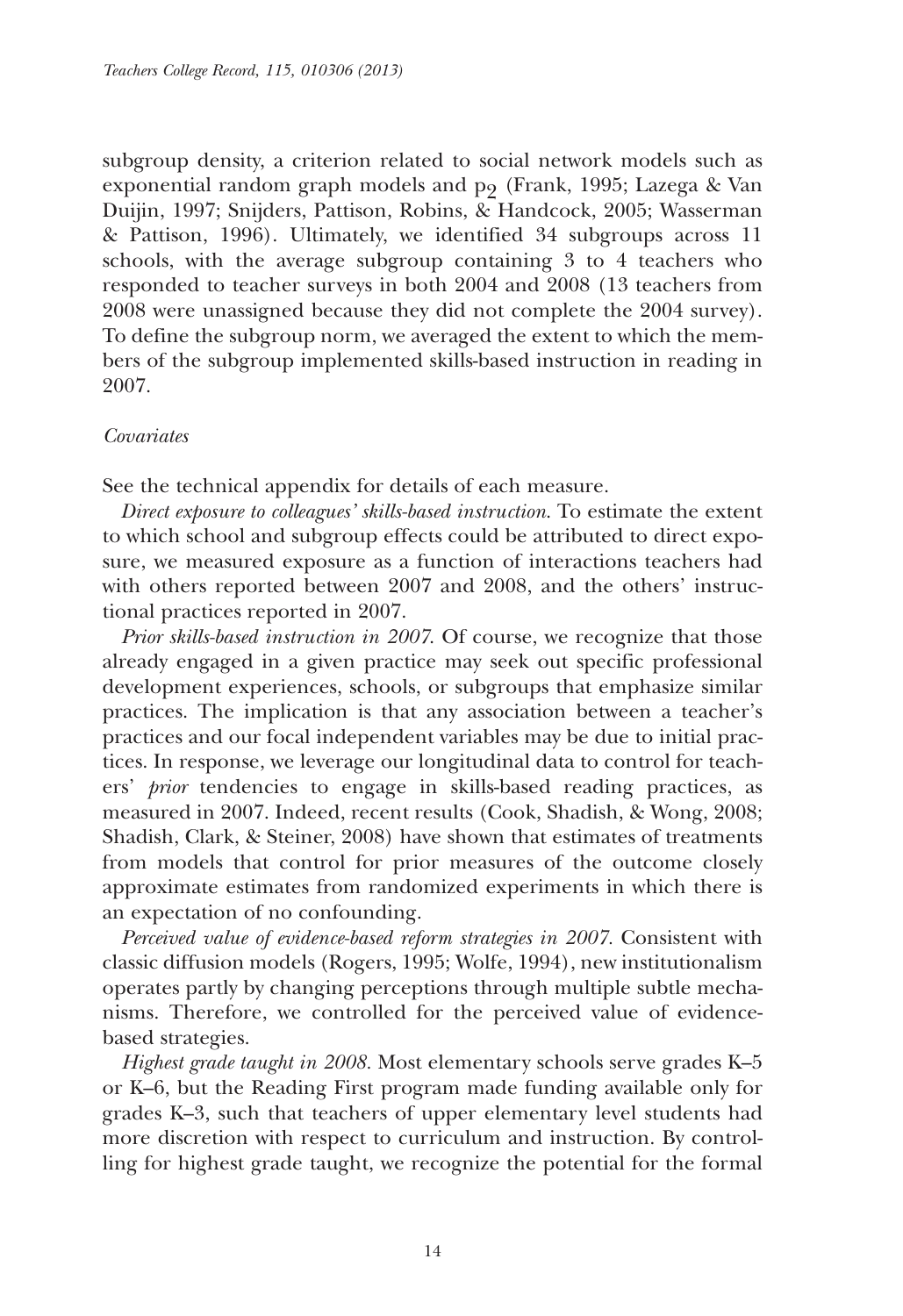organization of the school, in terms of grade-level assignment, to influence behavior.

#### ANALYTIC STRATEGIES

We present correlations among our dependent variable and independent variables at the individual, subgroup, and school levels (where appropriate). We then specified our quantitative models in a multilevel framework, with teachers nested within subgroups nested within schools. 4 This allowed us to estimate the variance decomposition and effects at each level (Raudenbush & Bryk, 2002). Our first conditional model estimated effects of professional development, school, and subgroup influences, controlling for covariates (to test Hypotheses 1–3). Our second model evaluated the extent to which effects of subgroups or schools could be attributed to direct interactions with colleagues.<sup>5</sup> We also quantify the robustness of our inferences to potentially omitted variables and provide qualitative support for our inferences.

To test Hypotheses 4 and 5, we decomposed the variance in basic skills practices among schools, subgroups, and individuals. We did this separately for 2007 and 2008 so that we could compare variance decompositions over time, using the shortened version of basic skills practices in 2008 to be comparable with the 2007 version. Skills-based instruction in 2008 was a composite of five items, whereas the skills-based instruction in 2007 was a composite of four items, because one of items in the 2007 survey was separated into two items in the 2008 survey. To standardize the scale and make the variances from these two years comparable, we divided each variable by the number of items.

For independent variables that had missing data, we set the missing values to zero and included a flag in the model indicating that the original value had been missing (J. Cohen & Cohen, 1983). Two flags were included in the first model, one indicating missing data for exposure to reading-related professional development in 2008 and the other for perceived value of NCLB in 2007. In the second model, we added one additional flag for missing data on exposure to colleagues' skills-based reading instruction. In both models, we also flagged teachers who were not assigned to a subgroup by Frank's algorithm.

#### RESULTS

Table 2 shows strong correlations between individual teachers' level of skills-based based instruction in 2008 and each of our independent variables: skills-based instruction in 2007 ( $r = .611$ ); exposure to reading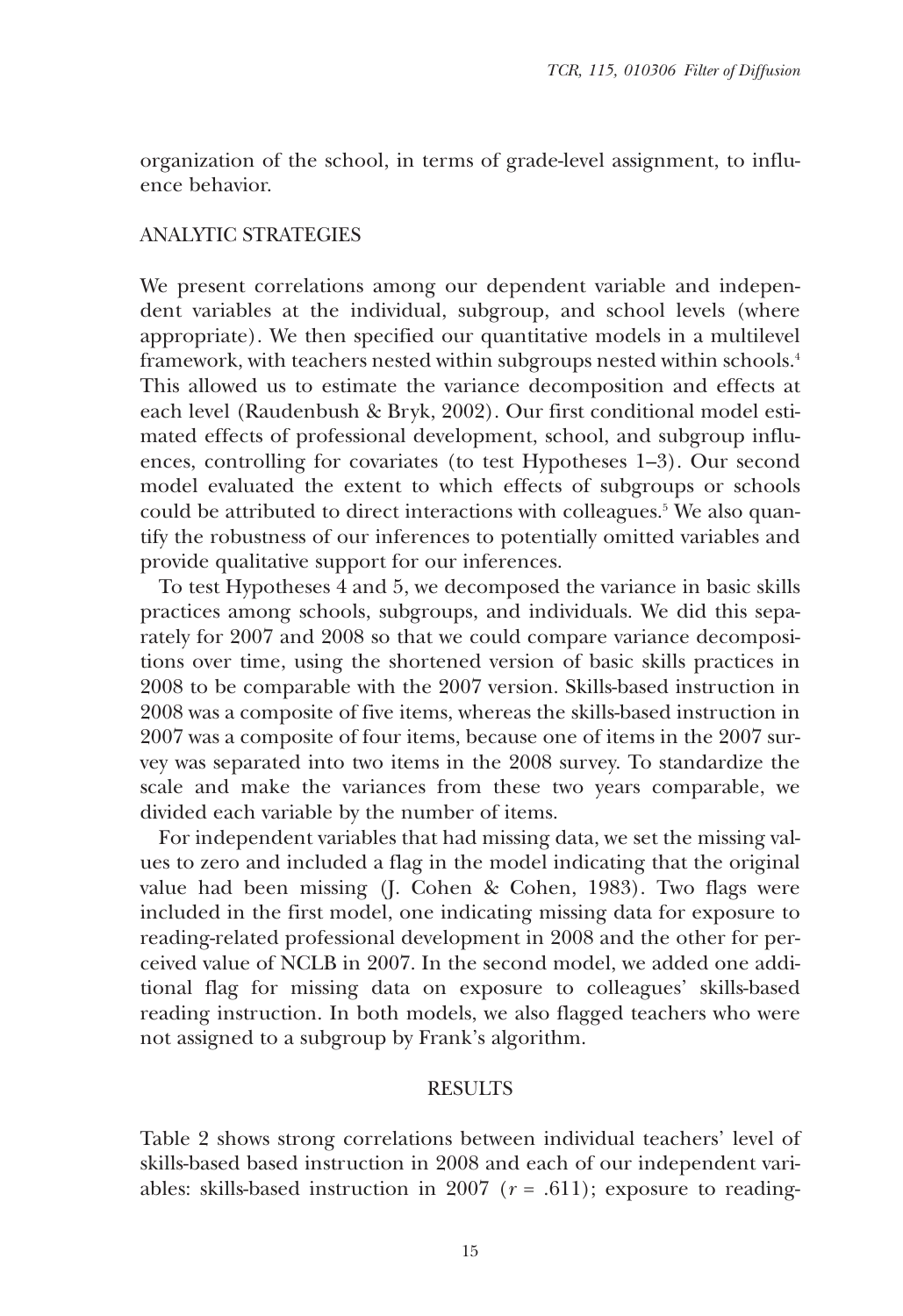related professional development (*r* = .350); direct exposure to colleagues' emphasis on skills-based practices (*r* = .442); perceived value of NCLB ( $r = .311$ ); and highest grade taught ( $r = -.584$ ). In addition, as indicated in Table 3, subgroup mean of skills-based instruction in 2008 was strongly correlated with subgroup mean of skills-based instruction in

|                                                                                          | Mean    | Standard<br>deviation | Skills-<br>based<br>instruction<br>in 2008 | Exposure<br>to reading-exposure<br>content-<br>focused<br>profes-<br>sional<br>develop-<br>ment in<br>2008 | Direct<br>to<br>colleagues'<br>skills-based<br>instruction | Prior skills- Perceived<br>based<br>instruction evidence-<br>in 2007 | value of<br>based<br>reform<br>strategies<br>in 2007 | Highest<br>grade<br>taught<br>in 2008 |
|------------------------------------------------------------------------------------------|---------|-----------------------|--------------------------------------------|------------------------------------------------------------------------------------------------------------|------------------------------------------------------------|----------------------------------------------------------------------|------------------------------------------------------|---------------------------------------|
| Skills-based<br>instruction in<br>2008                                                   | 29.839  | 8.464                 | 1.000                                      |                                                                                                            |                                                            |                                                                      |                                                      |                                       |
| Exposure to<br>reading-<br>content-<br>focused<br>professional<br>development<br>in 2008 | 1.228   | 0.943                 | $0.350***$                                 | 1.000                                                                                                      |                                                            |                                                                      |                                                      |                                       |
| Direct<br>exposure to<br>colleagues'<br>skills-based<br>instruction                      | 396.189 | 415.121               | $0.442***$                                 | $0.170*$                                                                                                   | 1.000                                                      |                                                                      |                                                      |                                       |
| Prior skills-<br>based<br>instruction<br>in 2007                                         | 13.973  | 4.228                 | $0.611***$                                 | $0.195*$                                                                                                   | $0.263**$                                                  | 1.000                                                                |                                                      |                                       |
| Perceived<br>value of<br>evidence-<br>based reform<br>strategies in<br>2007              | 2.320   | 1.053                 | $0.311***$                                 | 0.090                                                                                                      | 0.091                                                      | $0.178*$                                                             | 1.000                                                |                                       |
| Highest<br>grade taught<br>in 2008                                                       | 4.390   | 2.294                 | $-0.584***$                                | $-0.168*$                                                                                                  | $-0.302***$                                                | $-0.487***$                                                          | $-0.069$                                             | 1.000                                 |

| Table 2. Correlation Among Teacher Level Predictors |  |  |  |  |
|-----------------------------------------------------|--|--|--|--|
|-----------------------------------------------------|--|--|--|--|

 $n = 136$ <br>  $p \le 0.1$ .  $p \le 0.05$ .  $p \le 0.01$ .  $p \le 0.001$ .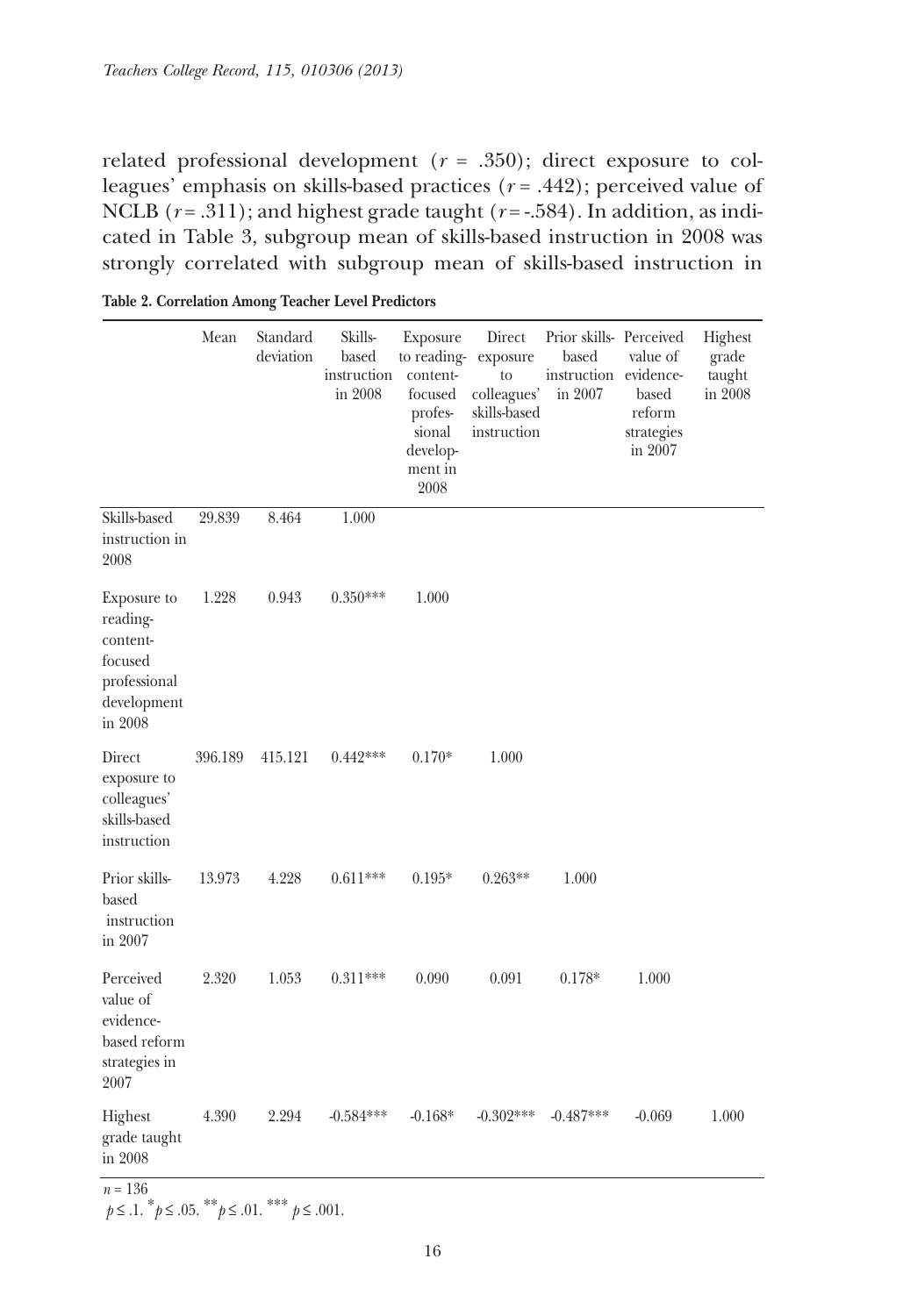2007 (*r* = .801), and school mean of skills-based instruction in 2008 was strongly correlated with school mean of skills-based instruction in 2007 (*r* = .926). These results suggest that we have identified some of the most important covariates for our analysis.

|                                                                       | Mean   | Standard<br>deviation | Subgroup<br>mean of<br>skills-based<br>instruction<br>in 2008 | Subgroup<br>mean of<br>skills-based<br>instruction<br>in 2007 | School mean<br>instruction<br>in 2008 | School mean<br>of skills-based of skills-based<br>instruction<br>in 2007 |
|-----------------------------------------------------------------------|--------|-----------------------|---------------------------------------------------------------|---------------------------------------------------------------|---------------------------------------|--------------------------------------------------------------------------|
| Subgroup mean<br>of skills-based<br>instruction in<br>$2008(n = 47)$  | 29.907 | 7.779                 | 1.000                                                         |                                                               |                                       |                                                                          |
| Subgroup mean<br>of skills-based<br>instruction in<br>$2007(n=47)$    | 13.506 | 3.396                 | $0.801***$                                                    | 1.000                                                         |                                       |                                                                          |
| School mean of<br>skills-based<br>instruction in<br>$2008(n=11)$      | 12.776 | 2.981                 |                                                               |                                                               | 1.000                                 |                                                                          |
| School mean of<br>skills-based<br>instruction in<br>$2007(n=11)$      | 13.009 | 2.705                 |                                                               |                                                               | $0.926***$                            | 1.000                                                                    |
| $p \le 0.1$ . $^*p \le .05$ . $^{**}p \le .01$ . $^{***}p \le .001$ . |        |                       |                                                               |                                                               |                                       |                                                                          |

**Table 3. Correlation Among Subgroup and School-Level Predictors**

Results of the multilevel model are shown in Table 4. Consistent with our first hypothesis, the more a teacher was exposed to reading-based professional development, the more she emphasized skills-based practices. Teachers emphasized .16 more units of basic skills for each unit increase in the amount of reading professional development (roughly 8 hours). Consistent with our second hypothesis, teachers were influenced by their school norms: For each unit increase in the 2007 school mean of skills-based instruction, teachers included .74 more units of basic skills in 2008. Our third hypothesis is similarly supported: For each unit increase in the 2007 subgroup mean of skills-based instruction, teachers included .63 more units of skills-based instruction in 2008. As a basis of comparison, the standardized coefficients for the teacher's own prior level of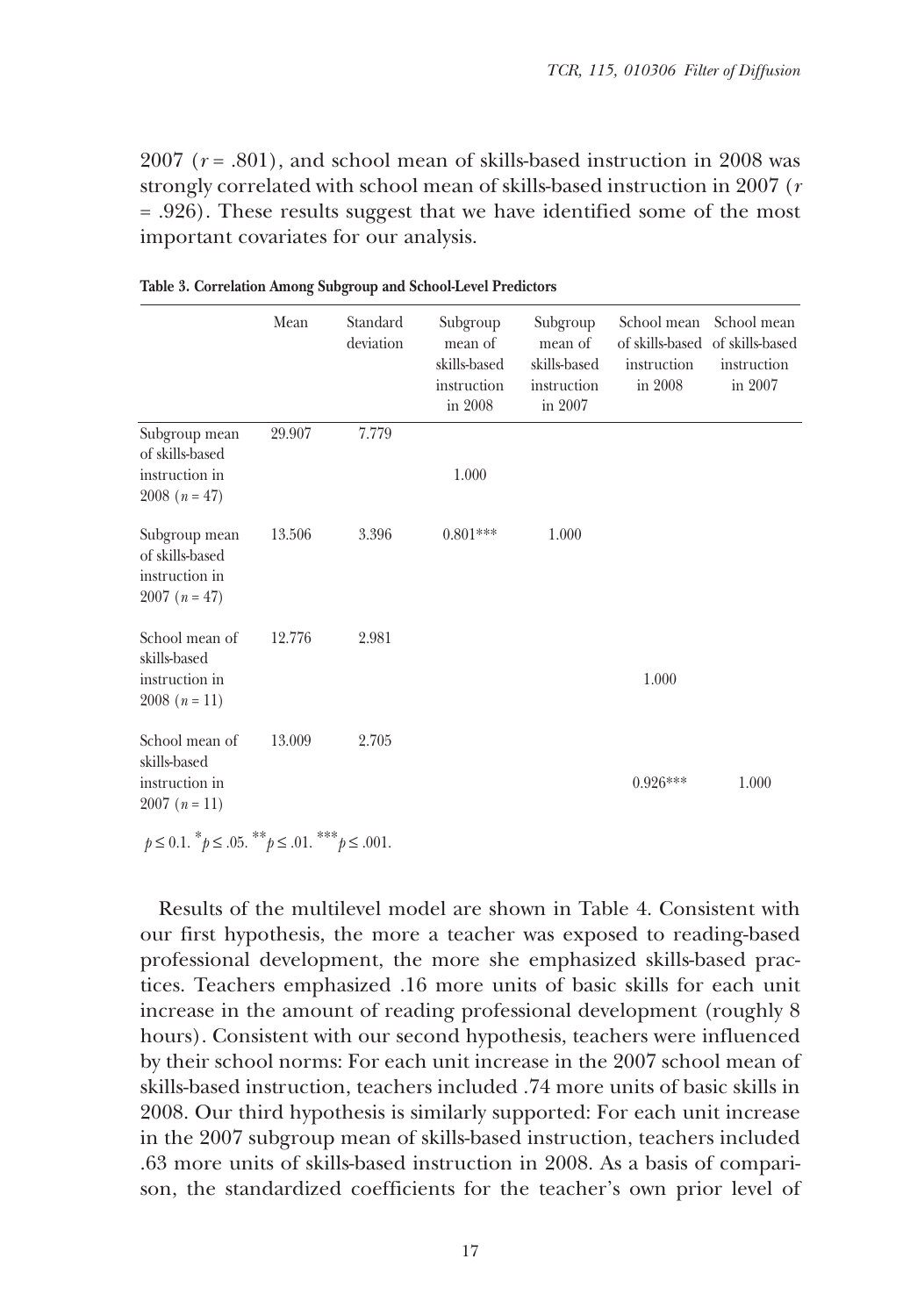skills-based practices, that of her subgroup, and that of her school are similar (.216, .279, and .232 respectively), suggesting that the influences of colleagues are roughly as important a teacher's own prior behaviors.

Note that each of the effects reported in Table 4 is net of a teacher's own tendency to teach skills-based practices in 2007. That is, the effects

| Variable                                                         | Model 1                       |                             | Model 2                       |                             |
|------------------------------------------------------------------|-------------------------------|-----------------------------|-------------------------------|-----------------------------|
|                                                                  | Unstandardized<br>Coefficient | Standardized<br>Coefficient | Unstandardized<br>Coefficient | Standardized<br>Coefficient |
| Level 1: Individual Teacher $(N=136)$                            |                               |                             |                               |                             |
| Exposure to reading-content-<br>focused professional development | 1.591**                       | 0.114                       | $1.623**$                     | 0.116                       |
| in 2008                                                          | (0.484)                       |                             | (0.489)                       |                             |
| Direct exposure to colleagues'<br>skills-based instruction       |                               |                             | $0.003*$                      | 0.143                       |
|                                                                  |                               |                             | (0.001)                       |                             |
| Prior skills-based instruction in<br>2007                        | $0.441**$                     | 0.216                       | $0.457***$                    | 0.225                       |
|                                                                  | (0.135)                       |                             | (0.134)                       |                             |
| Perceived value of evidence-based<br>reform strategies in 2007   | 1.384**                       | 0.168                       | 1.510**                       | 0.183                       |
|                                                                  | (0.521)                       |                             | (0.509)                       |                             |
| Highest grade taught in 2008                                     | $-0.859***$                   | $-0.235$                    | $-0.783**$                    | $-0.214$                    |
|                                                                  | (0.251)                       |                             | (0.243)                       |                             |
| Level 2: Subgroup $(N = 47)$                                     |                               |                             |                               |                             |
| Subgroup mean of skills-based<br>instruction in 2007             | $0.632**$                     | 0.279                       | 0.447                         | 0.197                       |
|                                                                  | (0.251)                       |                             | (0.249)                       |                             |
| Level 3: School $(N=11)$                                         |                               |                             |                               |                             |
| School mean of skills-based instruc-<br>tion in 2007             | $0.738*$                      | 0.232                       | $0.752*$                      | 0.236                       |
|                                                                  | (0.308)                       |                             | (0.292)                       |                             |

| Table 4. Multilevel Model of Extent of Skills-Based Instruction in 2008 |
|-------------------------------------------------------------------------|
|-------------------------------------------------------------------------|

*Note.* We estimated fixed effects for schools by adding dummy variables for schools at the subgroup level of a two-level model. In particular, we controlled for the four most extreme schools using four dummy variables, because a full set of fixed effects created collinearities that increased our standard errors substantially (more than 10%). In this alternative model, the coefficients of our Level 1 and Level 2 predictors did not change substantially, and using school fixed effects did not alter any of our inferences. Standard errors are included in parentheses.

$$
p \le 0.1
$$
.  $p \le .05$ .  $p \le .01$ .  $p \le .001$ .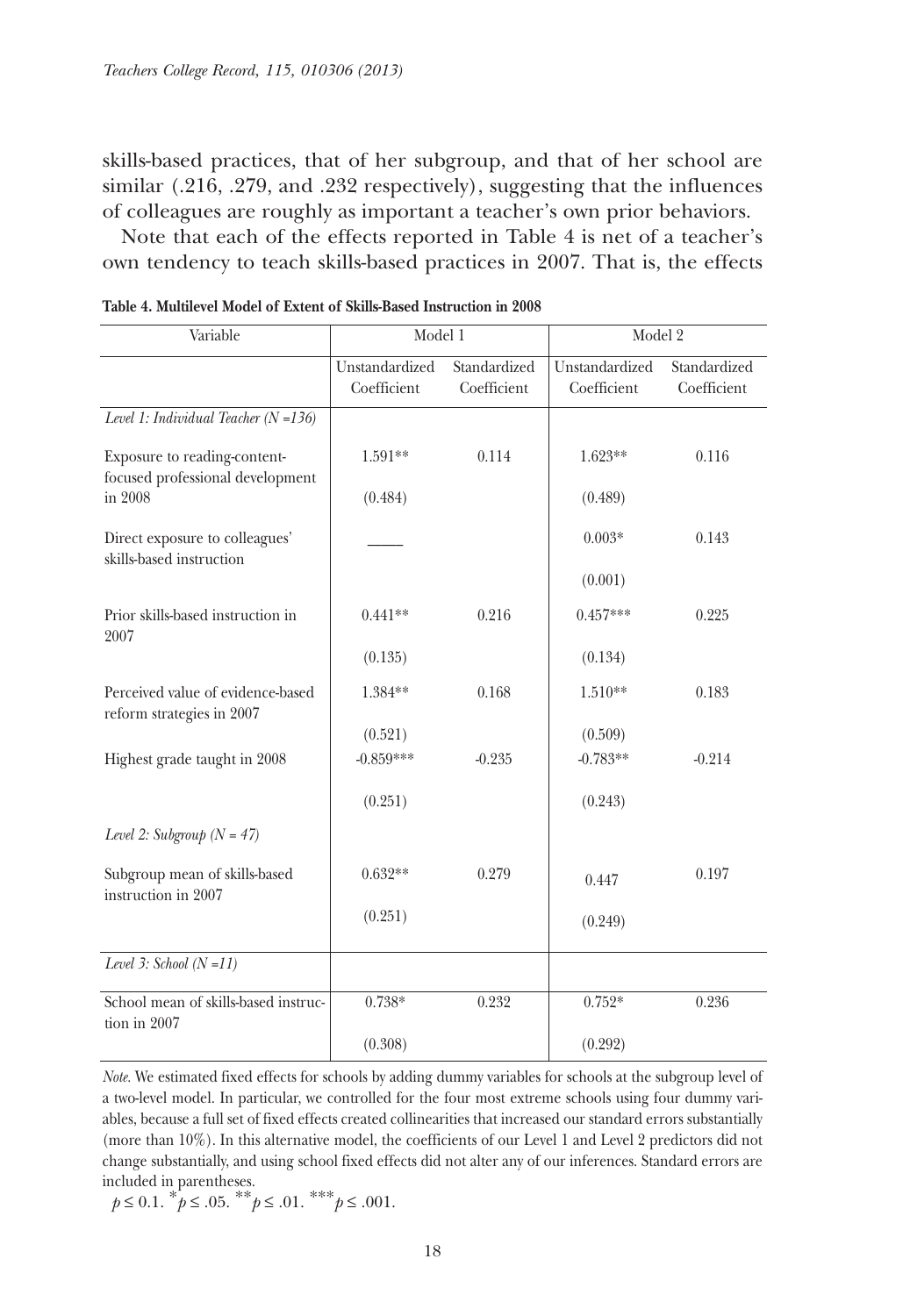of professional development, school peers, and subgroup members are estimated, holding constant prior levels of emphasis on basic skills. This reduces the likelihood that the estimated effects can be attributed to the tendency for teachers to seek experiences and work contexts consistent with their previous practices. Furthermore, the effects of our focal predictors are also estimated, holding constant perceived value of evidencebased reform strategies (which had the anticipated positive effect on skills-based instruction) and highest grade level taught (which had the anticipated negative effect on skills based instruction).

Together, the support for Hypotheses 1–3 suggests that institutions diffuse through interactions with others outside the organization (e.g., through professional development outside the school) and through interactions within the organization (e.g., with school colleagues and subgroup members). Therefore, these results imply that differential exposure to others' practices will create differences in responses to external institutions; response is not uniform.

Model 2 includes the effect of direct exposure, evaluating the extent to which school and subgroup effects can be attributed to direct interactions. Indeed, direct interactions are partly responsible for subgroup effects. Including the direct exposure term in the model reduced the subgroup effect by roughly 30%, although it did not alter the estimates for professional development, or schools to any appreciable degree. It is important to note that there is still a meaningful coefficient associated with subgroups even after controlling for exposure via direct interactions (coefficient =.45,  $p \leq .10$ ). This suggests that subgroup effects are due in part to the dense concentration of interactions contained within their boundaries but that subgroups (and schools) generate norms that cannot be attributed fully to direct interactions.

#### QUANTIFYING THE ROBUSTNESS OF OUR INFERENCES

Any policy or theoretical interpretations we make in our study will depend on the robustness of our inferences. Recognizing the importance of causal inference, we control for the prior level of skills-based instruction. Furthermore, we also controlled for other key covariates. However, our inferences may be invalid because our covariates may be inadequate as controls.

To express robustness that accounts for the relationship between an omitted confounding variable and the predictor of interest *and* between the confounding variable and the outcome, Frank (2000) defined the impact of a confounding variable on an estimated regression coefficient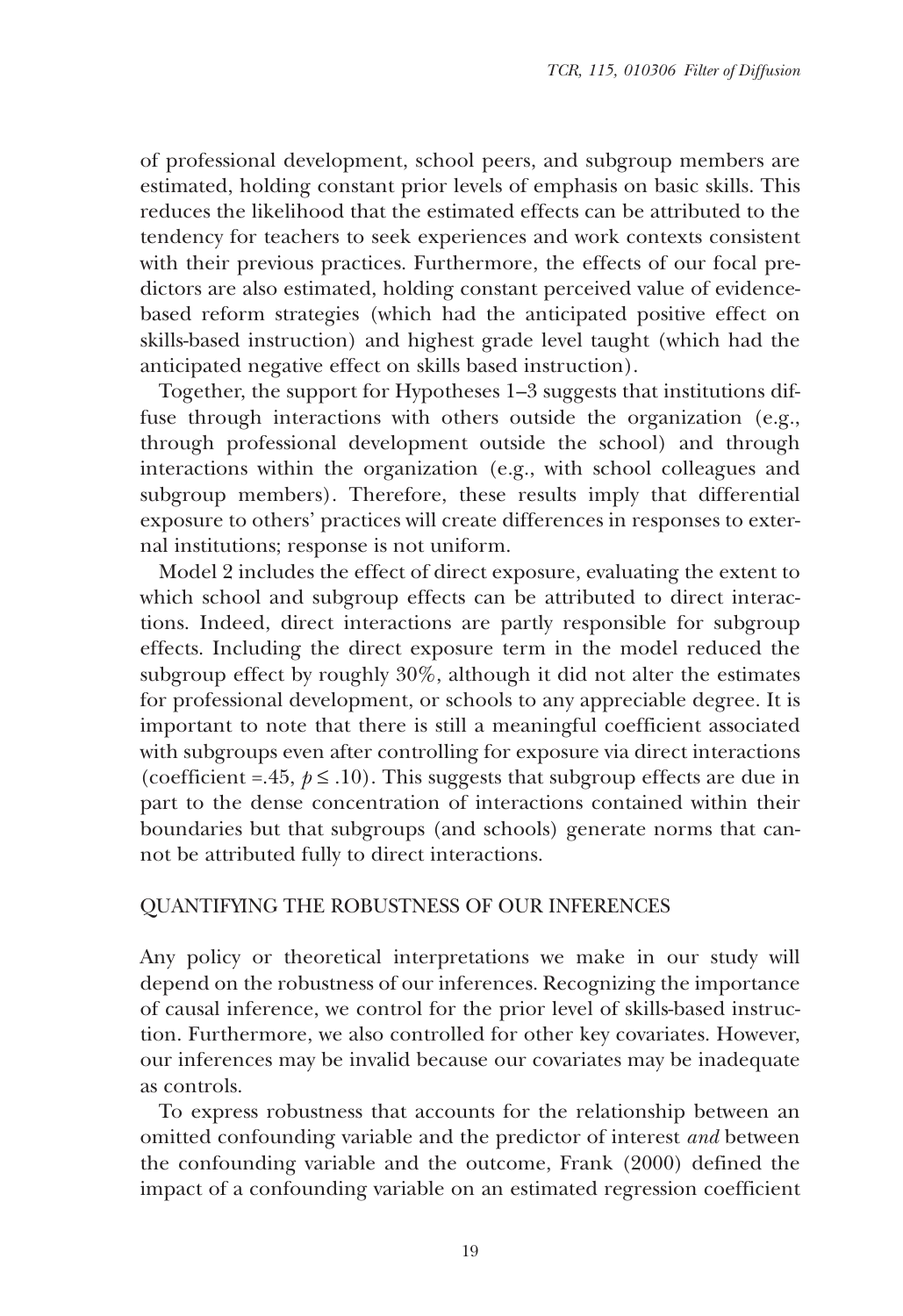as impact=  $r_{vv} \times r_{xv}$ . In this expression  $r_{vv}$  is the correlation between the outcome *y* (e.g., skills-based instructional practices) and a confounding variable,  $v$  (e.g., motivation), and  $r_{xy}$  is the correlation between the predictor of interest, *x* (e.g., hours of reading-content-focused professional development) and the confound.

Using the definition impact =  $r_{vv} \times r_{xv}$ , Frank (2000) quantified how large the impact of an unobserved confound must be to invalidate an inference. Applied to our study, the impact of an unmeasured confound would have to be greater than .13 to invalidate our inference of an effect of professional development on use of skills-based instructional practices (the impact would have to be greater than .10, with the multivariate correction controlling for prior implementation of skills-based practices). Each component correlation  $r_{yv}$ , (correlation between skills-based instruction and the confound), and  $r_{xy}$  (correlation between professional development and the confound) would have to be greater than 0.36 to invalidate our inference of an effect of professional development on skills-based instruction.

For interpretation, it is helpful to compare the impact thresholds calculated in the preceding paragraphs to the impacts of measured covariates (Frank, 2000). From Table 2, the covariate with the greatest impact on the coefficient for professional development is highest grade taught, with an impact of .098 (impact = $r_{\text{highest grade}}$  ⋅ professional development  $\times$   $r_{\text{highest grade}}$  ∙ basic skills 2008 =  $-168 \times -584 = 0.098$ . Thus the impact of an unobserved confound would have to be 30% larger than the impact of our strongest observed covariate to invalidate our inference of an effect of professional development on skills-based instruction.

Similar calculations show that the impact of an unobserved confound would have to be .09 (with component correlations of .31) to invalidate our inference of an effect of the prior subgroup mean of instructional practices. Similarly, the impact of an unobserved confound would have to be .12 (with component correlations of .36) to invalidate our inference of an effect of the prior school mean (although calculations would be more complex if the observations were highly unbalanced across subgroups or schools; Seltzer, Kim, & Frank, 2006). Although these calculations do not make the inferences irrefutable, they do establish that an unobserved confound would have to have a strong impact to invalidate our inferences.

An important note is that, adjusting for prior skills-based instruction (as was done in the models we report in Table 4), the impacts of highest grade taught and perceived value of evidence-based reform strategies were essentially zero (or negative); controlling for the prior negates much of the impact of observed covariates (e.g., Shadish et al., 2008).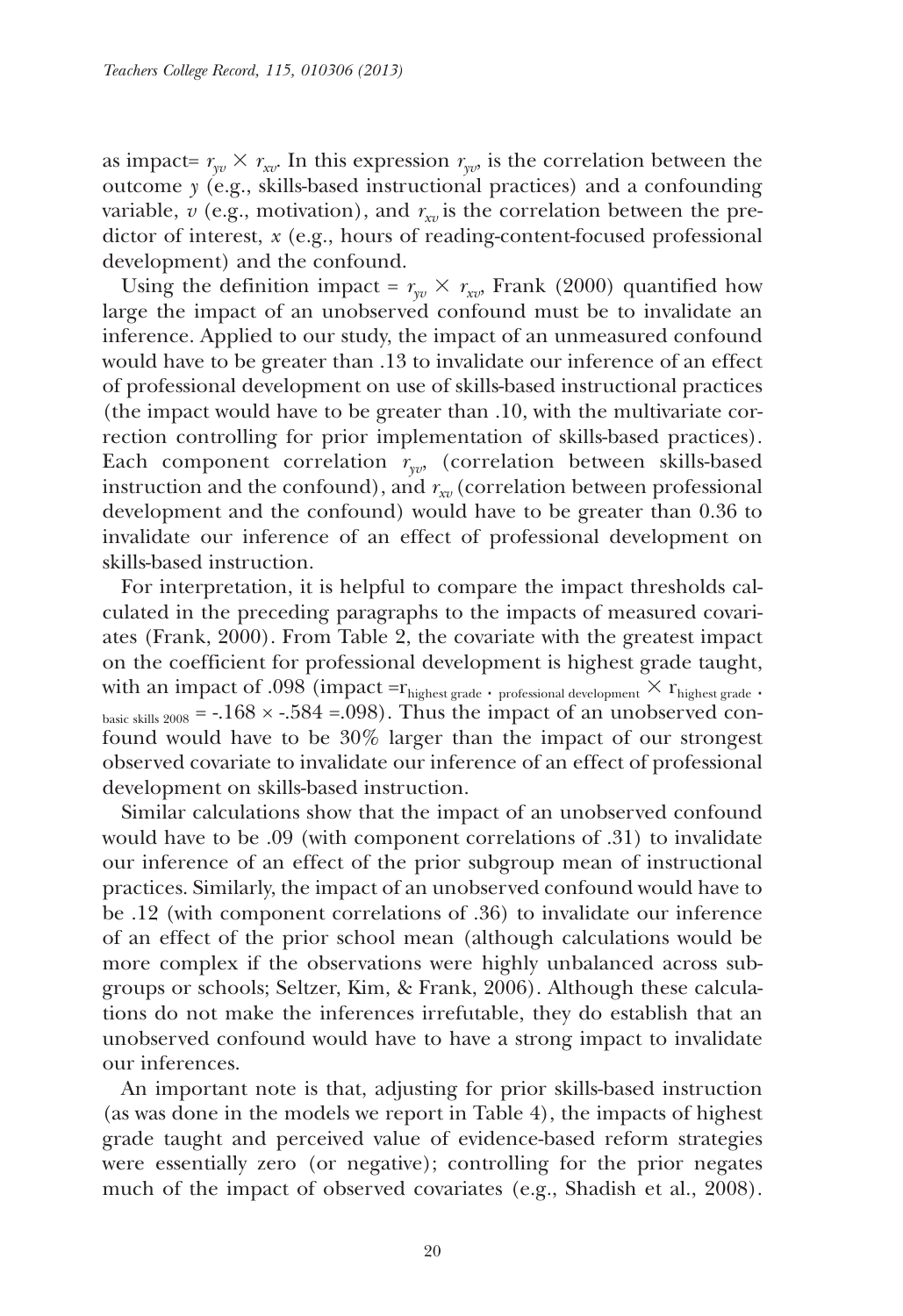Because the prior may also absorb some of the impact of unobserved confounds, the unadjusted impact of an unobserved confound would likely have to be considerably greater than the impact thresholds of .13, .09, and .12 to invalidate any inferences made while controlling for the prior.

#### CHANGE IN VARIANCES AT DIFFERENT LEVELS OF THE MODEL

To help us understand the extent to which skills-based instruction was diverging or converging, we modeled change in the variance structure. Convergence would be predicted if normative pressure penetrates across schools and within schools uniformly. Divergence would offer a puzzle for policy makers because it would indicate that a general institutional pressure had an unintended effect of increasing, rather than reducing, variability in teaching practices.

| Levels             | Spring 2007       | Spring 2008       | Percent Change |  |
|--------------------|-------------------|-------------------|----------------|--|
| Individual teacher | $0.789$ $(70\%)$  | 0.546(58%)        | $-30.80\%$     |  |
| Subgroup           | $0.332$ *** (30%) | $0.381***$ (41\%) | 14.76%         |  |
| School             | $0.0003(0\%)$     | $0.012$ $(1%)$    | 3900.00%       |  |
| Total              | 1.121             | .939              | $-16\%$        |  |

**Table 5. Variance Components of Skills-Based Instruction in 2007 and 2008**

*Note*. The percentages for the years are included in parentheses.<br>  $p \le 0.2$ .  $\binom{*}{2}$   $\le 0.05$ .  $\binom{**}{2}$   $\le 0.01$ .

As Table 5 shows, we saw evidence of both convergence and divergence. The total estimated variance decreased slightly (from 1.21 to .939, a decline of 16%). But variance due to schools increased from .0003 (*p* ≥.5) to .012 ( $p \le$  .20). The change was 3900% (although relative to such a small baseline, this % change may not be meaningful). Furthermore, though the coefficient in 2008 is not statistically significant, the *p*-value of .20 suggests that this effect warrants further study given the limited degrees of freedom at the school level to detect an effect. Overall, we conclude that the evidence is not inconsistent with Hypothesis 4, although there is insufficient data to make a strong inference.

Consistent with Hypothesis 5, the estimated variance due to subgroups increased from .332 (*p* ≤ .001) to .381 (*p* ≤ .001), an increase of 15%. This change can also be understood as a percentage relative to each year. In 2007, 30% of the variance was at the subgroup level, with the remainder at the teacher level. In 2008, 41% of the variance was at the subgroup level (with 58% at the teacher level and 1% at the school level). These results again support Hypothesis 5; the proportion of variance due to subgroups increased from 2007 to 2008.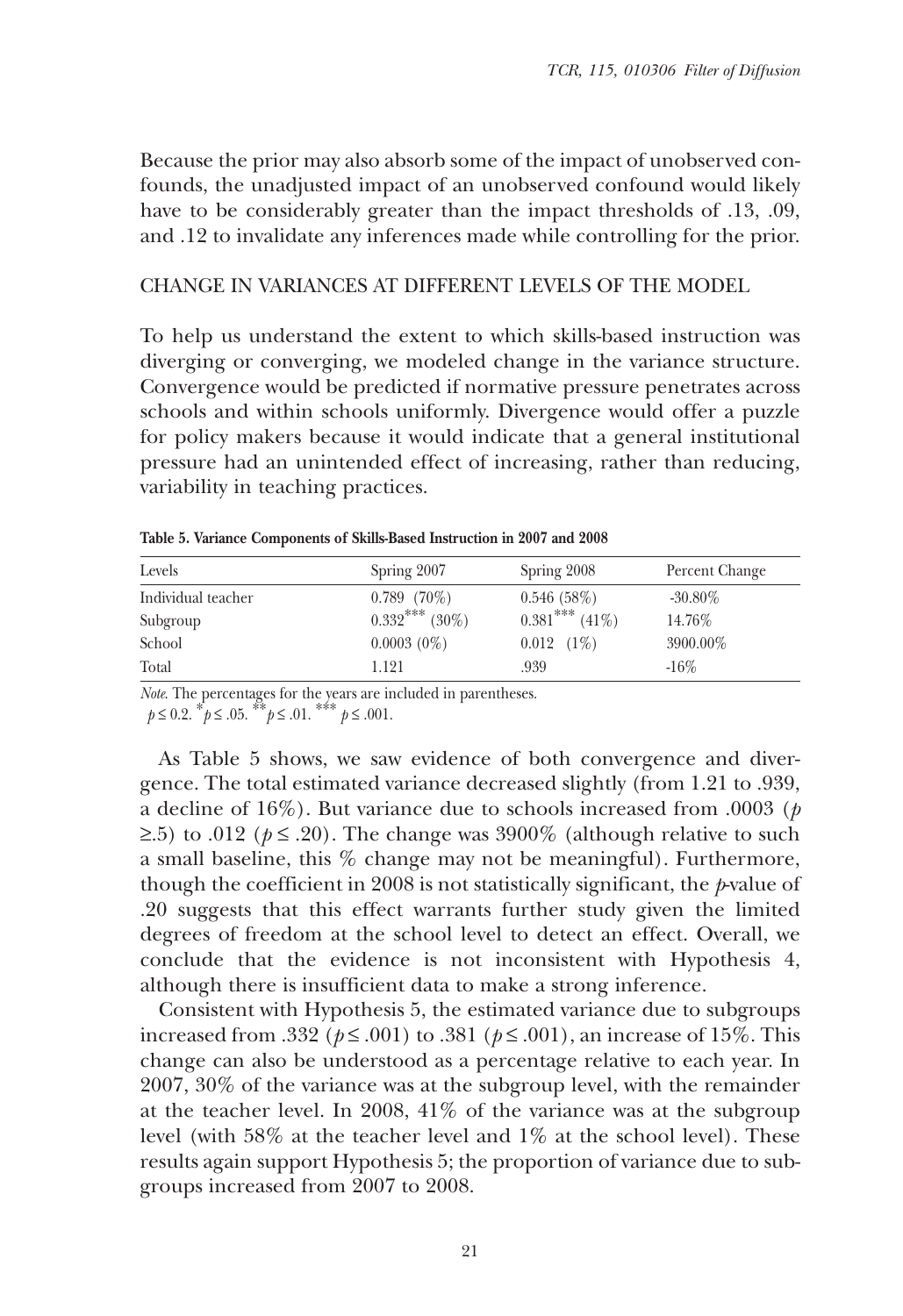#### DISCUSSION AND CONCLUSIONS

We have extended Scott's (2008) conception of the "normative pillar" of institutional theory by accounting for the intraorganizational processes that affect behaviors targeted by institutions. We found that teachers were influenced by interactions with others at the boundary of the organization through professional development and within the school itself. It may seem obvious that opportunities for professional development and local social contexts would matter in a complex production process like teaching (Frank, Zhao, Penuel, Ellefson, & Porter, 2011), yet policies and programs of the new regulatory regime in reading did not direct attention to their importance (McKenna & Walpole, 2010). Instead, the new policy regime presumed that a coherent vision for instruction in reading at the national level and sanctions imposed at the school level would give sufficient incentive for all individual teachers to adopt practices consistent with the new regime.

Our attention to local networks is part of recent explorations into the microfoundations of new institutionalism (Lounsbury, 2001; Lounsbury & Ventresca, 2003; Powell, 1991). Consistent with these developments, we find that institutions trace their effects through local interactions, as knowledge and pressure flow through and are transformed by local interactions. The importance of these local networks particularly extends Williamson's (1981) conceptualization of the organization: As intraorganizational networks mediate the implementation of national norms for teaching reading, schools as organizations become part of the institutional milieu.

The importance of intraorganizational networks has implications for how schools as organizations are likely to respond to new policy regimes, however coherently articulated at the level of the state. First, teachers may be more likely to adopt an institution if they are exposed to professional development and school colleagues whose practices are consistent with the external institution and who can provide a knowledge base on which they can draw. Some professional development programs' design emphasizes providing professional development to teachers who are then expected to support their colleagues in changing their own practices. When the professional development goals are aligned with a subgroup's existing goals, teachers' practices may converge, and receiving help from colleagues who attended professional development can augment the overall effect of professional development on the school as intended (Sun, Penuel, Frank, Gallagher, & Youngs, 2011). In contrast, when the messages of professional development conflict with a school's directions, and when there is internal disagreement over the vision of how instruc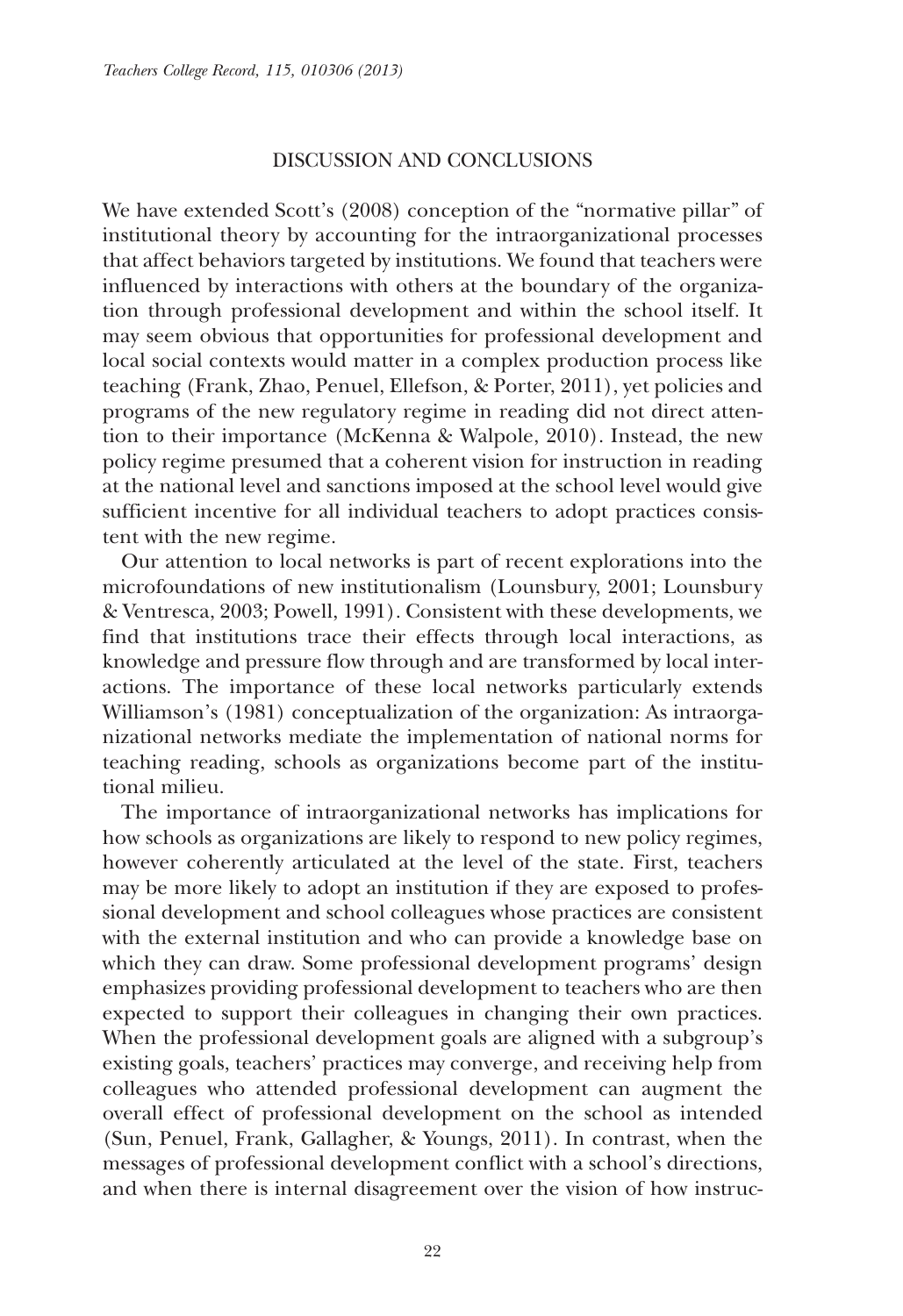tion should improve, schools may not adopt reforms, or subgroups of teachers may decide not to adopt them (Penuel et al., 2010). This can explain divergence of organizational response to external institutions (Scott, 2008).

Within the school, differences among existing subgroups can increase over time as actors conform to subgroup norms. This divergence in practice amplifies coordination challenges for the school as an organization to implement both current practices and future innovations. For example, subgroup differences that emerge in response to the external reading institution might become exacerbated in response to institutional pressures for technology (Frank & Zhao, 2005). The divergence between subgroup norms then becomes part of the organizational response: Either the very core functions of the organization are compromised, or the organization resists external forces to maintain coordination. Indeed, Catholic schools have resisted the influences of external institutions precisely to maintain organizational coherency (Bryk, Lee, & Holland, 1993).

These within-school differences were evident even within schools with similar demographics in our study. One might have expected teachers in the Title I schools in our sample to have adopted more skills-based approaches to reading because they are exposed to more pressure to conform to policy regimes by virtue of their accountability to federal mandates. Our quantitative analysis, however, found that teachers in Title I schools did not respond differently than teachers in more advantaged schools. Moreover, in earlier published qualitative analyses of two demographically similar schools in our study (Penuel et al., 2009), two Title I schools adopted different approaches to teaching reading even though both were under scrutiny from the state for low reading scores. One school succeeded in improving outcomes using a balanced approach to literacy; the other promoted fidelity to a skills-based state-adopted curriculum but did not improve results. A key difference between the schools was internal social dynamics that created a cohesive community in the first school and a fractured community in the second.

More generally, our study findings provide strong evidence that local dynamics such as the ones we illuminate here are key in shaping the course of any instructional practice or reform. Policies may set the stage for adopting particular practices and direct resources toward certain kinds of supports and not others through the kinds of curriculum and professional development programs they incentivize. Interactions with colleagues, however, mediate the response to these directions and incentives in ways that can produce outcomes that diverge widely from policy makers' intentions. In our study, a set of policy pressures intended to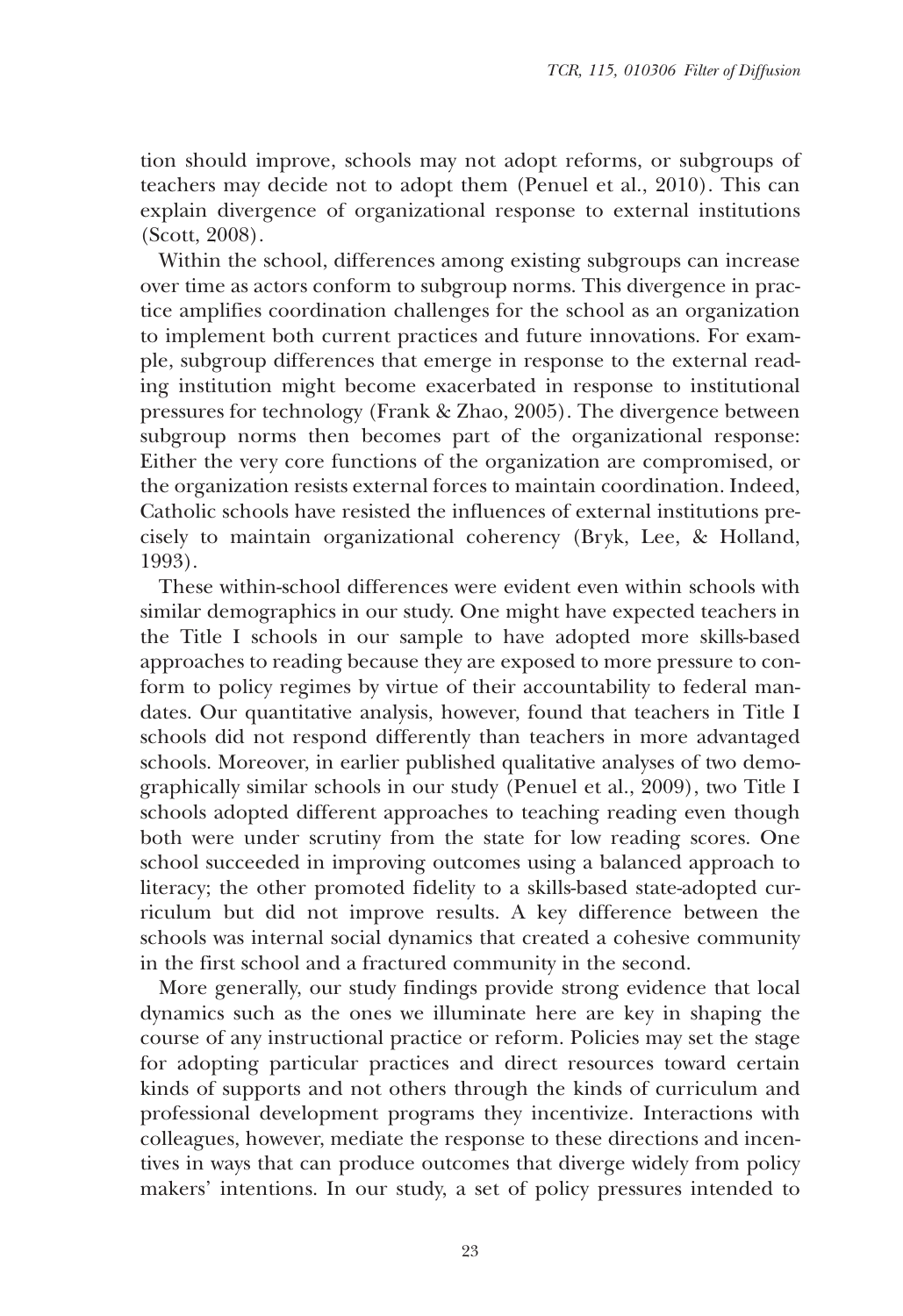direct production toward a particular kind of reading instruction did reduce overall variance in teaching practices, as the policy intended; however, we also observed divergence among subgroups in schools with respect to reading instruction. Subgroup dynamics contributed to this divergence, and policy makers would be wise to consider such dynamics in devising supports for implementation of policies and programs.

#### LIMITATIONS

Several limitations emerge from our novel analysis of longitudinal network data in 11 separate schools. First, we do not know the extent to which our findings will generalize to organizations in other industries. Our theory assumes that production is locally adapted, not hierarchically controlled, and that the organization is essentially cooperative. This might apply to small businesses or nonprofit organizations, but less so to large firms that employ industrialized production and hierarchical control and monitoring of work processes. We do note, however, that even if schools themselves did not represent other organizations, our results apply to a large industry; there are approximately 2.6 million elementary teachers in about 99,000 schools in the United States (National Center for Education Statistics, 2010).

Second, we have taken the social structure of an organization, including the presence of subgroups, as given. But informal and formal social structures are shaped as organizations learn and respond to external forces (e.g., Levitt & March, 1988). Furthermore, intraorganizational networks may be shaped by internal structures of organizations, including physical layout (Wineman, Kabo, & Davis, 2009). Thus, it would be valuable to know how stable relationships such as close collegial ties and subgroups emerge. The exploration of such interactions should begin with theories of how individuals choose with whom to interact and share resources (for examples in schools, see Frank, 2009; Frank & Zhao, 2005). From there, one can build to the emergence of organizationallevel structure through induction or simulation techniques such as agentbased modeling (e.g., Maroulis et al., 2010; Wilensky & Resnick, 1999).

Third, we did not address the role of formal leadership in shaping organizational responses to external institutions. Quantitatively, we controlled for school differences, including those attributable to leadership, using multilevel models (and confirmed using fixed effects for schools). But qualitative data (not reported here, but reported in Penuel et al., 2009, 2010) suggest that principals did indeed interpret external institutions and then orchestrated their school's responses by allocating resources and signaling the importance of particular issues. Future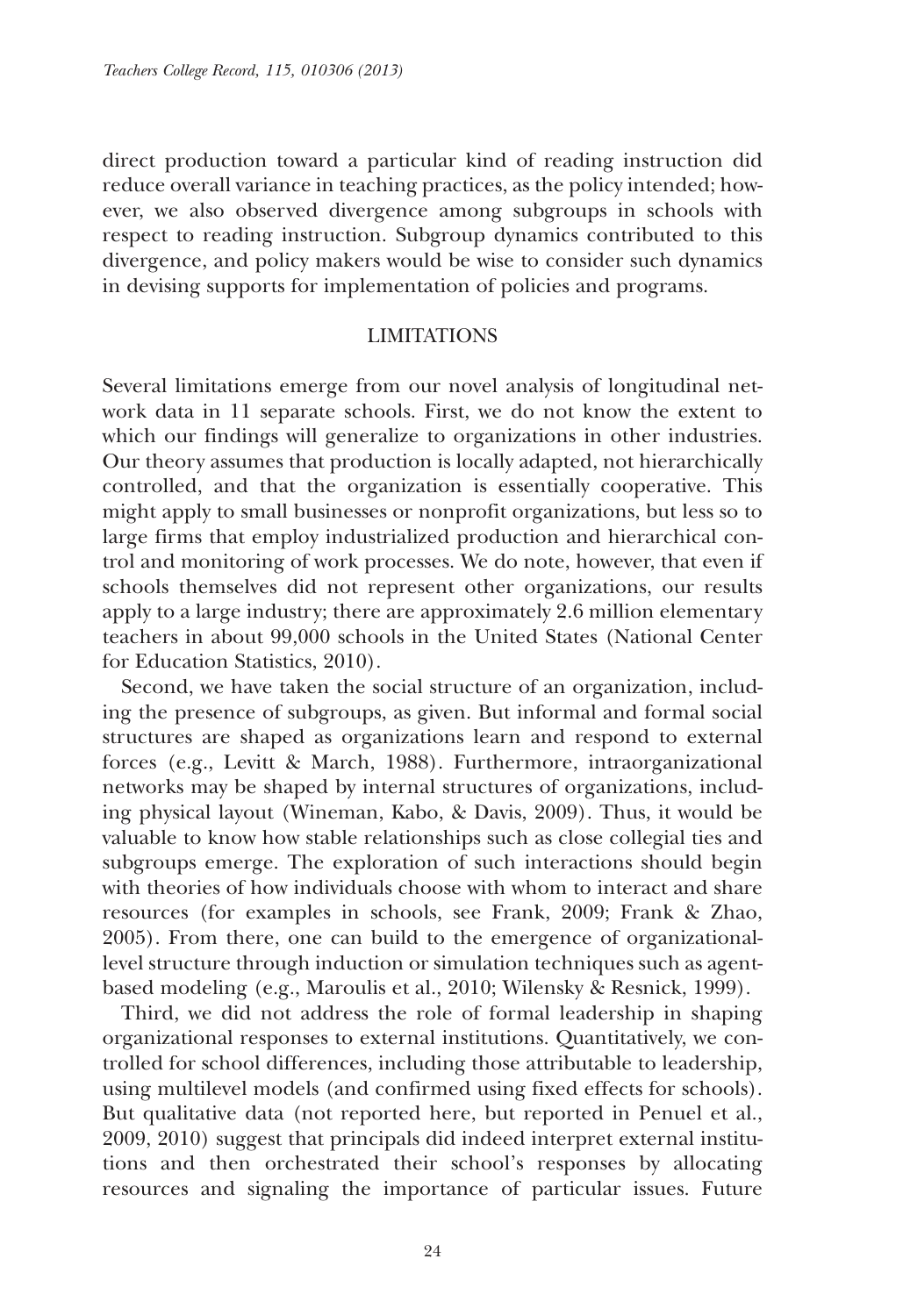research should explore the links between the behavior of formal organizational leaders and the types of network processes we have modeled in this study.

Fourth, with regard to the measure of exposure to reading-contentfocused professional development, we did not have quantitative data on the specific kinds of skills that professional development providers emphasized in their programs. Such data might have provided us with more compelling evidence regarding the specific kinds of instructional practices that providers emphasized. At the same time, professional development that is effective in changing practice tends to be aligned with district and state reform goals (Garet, Porter, Desimone, Birman, & Yoon, 2001), which themselves are shaped by current policy regimes and directions. Though we can hardly assume that the content of readingrelated professional development was skills based, it is likely that a significant portion was, given the timing of our study.

Even with these limitations, our study makes important empirical and theoretical contributions. Empirically, we have collected and analyzed an unusual, difficult-to-obtain data set featuring longitudinal social network data in 11 organizations in a single industry. With respect to theory, we attended to the intraorganizational dynamics that affect institutional penetration (Brass et al., 2004; Kilduff & Tsai 2003; Kilduff et al., 2006), with the counterintuitive finding that an institutional press for uniform behavior can create inter- and intraorganizational divergence in behavior.

#### *Acknowledgments*

*This work has been supported by National Science Foundation Grants No. 0231981 and No. 0624307. All opinions expressed herein are the sole responsibility of the authors. We wish to thank core members of the data collection and analysis team for their efforts in making these analyses possible: Christine Korbak, Judi Fusco, Christopher Hoadley, Joel Galbraith, Amy Hafter, Aasha Joshi, Amy Lewis, Margaret Riel, Willow Sussex, and Devin Vodicka.*

#### *Notes*

1. We considered recoding to days per year, but this exaggerated the most frequent behaviors, skewing the distribution of responses. The original survey scale used here is roughly the log of days per year.

2. This type of professional development is in contrast to professional development programs that focused on other subject areas (such as social science, mathematics, and writing), or on using achievement data for decision-making, or on general strategies of working with students with disabilities or from different ethnic/cultural subgroups.

3. In the 2008 data, the four-item version of the measure of focus on basic skills was strongly correlated with the full measure  $(r = 0.94)$ . Therefore, this shortened measure is sufficient as a measure of prior emphasis on skills-based practices.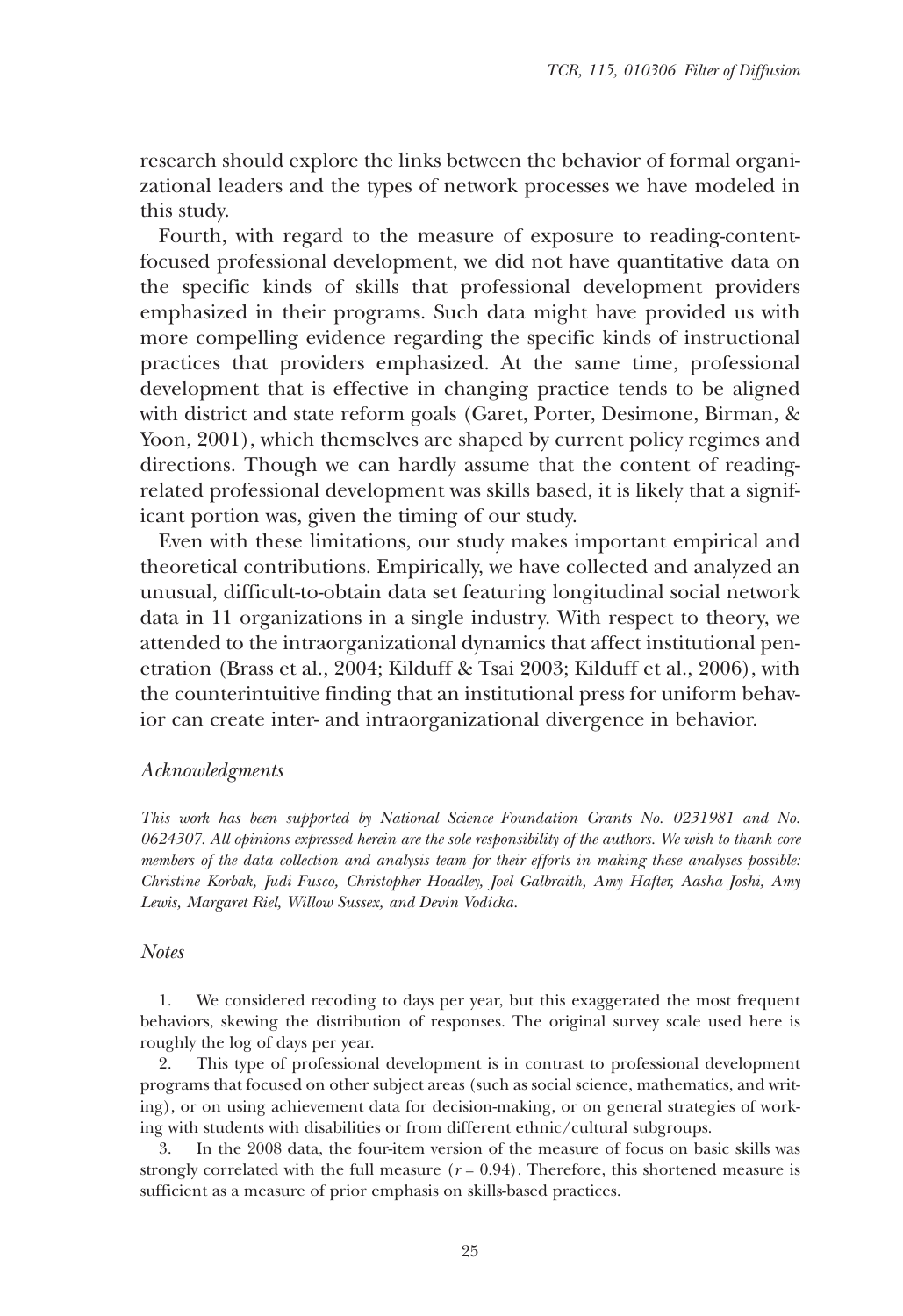4. Inferences were verified using fixed effects. See Table 4.

5. Given our inclusion of nested normative effects and grand mean centering of predictors, the estimated effect of mean prior skills-based instruction at the school level is adjusted for the mean prior skills-based instruction of the subgroup of the respondent, and therefore represents the normative influence of those *not* in the respondent's subgroup. Similarly, because we controlled for the respondent's own prior level of practices, the mean of the subgroup represents the effect of subgroup members other than of the respondent. Thus each estimate pertains to effects of different colleagues (school members who are not members of the subgroup; subgroup members besides oneself).

6. In the 2008 data, the four item version of the measure of focus on basic skills was strongly correlated with the full measure  $(r=0.94)$ . Therefore this shortened measure is sufficient as a measure of prior emphasis on skills based practices.

7. We also considered how the change of grade levels might affect the change in level of skills-based instruction from 2007 to 2008. Therefore, we created an indicator of whether a teacher was teaching in a higher grade than the previous year and another indicator of whether a teacher was teaching in a lower grade. However, neither indicator was a statistically significant predictor of skills-based instruction, and inclusion in our models did not affect the inferences of other predictors. Therefore we excluded these two indicators from the final analysis.

#### *References*

- Akerlof, G., & Kranton, R. (2010). *Identity economics: how our identities affect our work, wages, and well-being*. Princeton, NJ: Princeton University Press.
- Allington, R. L. (2001). Teaching children to read: What really matters. In B. Sornson (Ed.), *Preventing early learning failure* (pp. 5–14). Alexandria, VA: Association for Supervision and Curriculum Development.
- Anderson, S., Leithwood, K., & Strauss, T. (2010). Leading data use in schools: Organizational conditions and practices at the school and district levels. *Leadership and Policy in Schools, 9*(3), 293–327.
- Becker, G. S., & Murphy, K. M. (2000). *Social economics: Market behavior in a social environment*. Cambridge, MA: Harvard University Press.
- Bidwell, C. E. (1965). The school as a formal organization. In J. G. March (Ed.), *Handbook of organizations* (pp. 972–1022). Chicago, IL: Rand-McNally.

Blau, P. M. (1964). *Exchange and power in social life.* New York, NY: Wiley.

- Brass, D. J., Galaskiewicz, J., Greve, H. R., & Tsai, W. (2004). Taking stock of networks and organizations: A multilevel perspective. *Academy of Management Journal, 47*(6), 795–817.
- Bryk, A. S., Lee, V. E., & Holland, P. B. (1993). *Catholic schools and the common good*. Cambridge, MA: Harvard University Press.
- Burt, R. S. (2005). *Brokerage and closure: An introduction to social capital*. New York, NY: Oxford University Press.
- Buskens, V. (1998). The social structure of trust. *Social Networks, 20*, 265–289.
- Cohen, D. K., & Hill, H. C. (2000). Instructional policy and classroom performance: The mathematics reform in California. *Teachers College Record, 102*(2), 294–343.
- Cohen, D. K., & Hill, H. C. (2001). *Learning policy: When state education reform works*. New Haven, CT: Yale University Press.
- Cohen, D. K., Raudenbush, S. W., & Ball, D. L. (2003). Resources, instruction, and research. *Educational Evaluation and Policy Analysis, 25*(2), 1–24.
- Cohen, J., & Cohen, P. (1983). *Applied multiple regression/correlation analysis for the behavioral sciences*. Hillsdale, NJ: Erlbaum.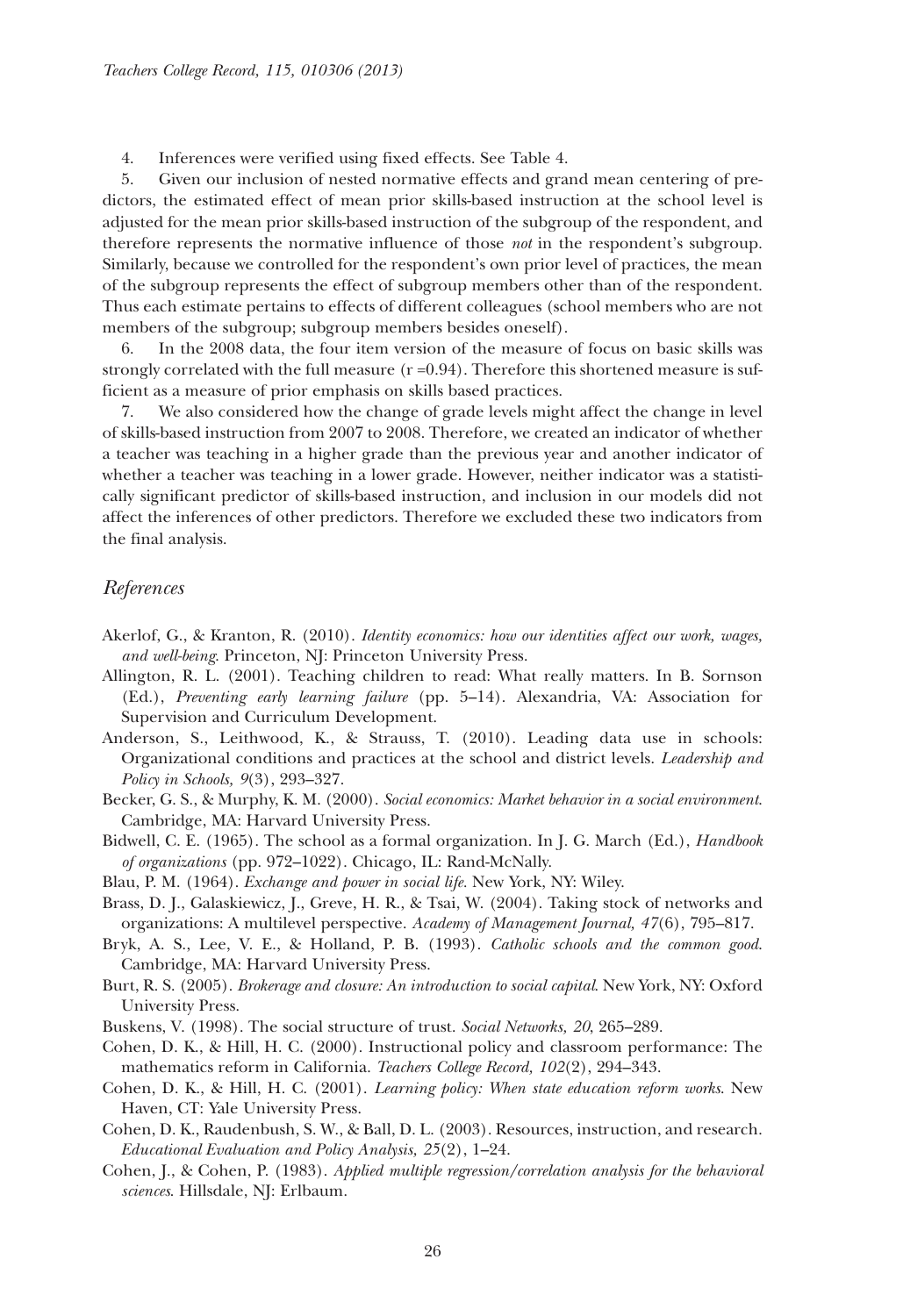Coleman, J. S. (1990). *Foundations of social theory.* Cambridge, MA: Harvard University Press.

- Cook, T. D., Shadish, W. R., & Wong, V. A. (2008). Three conditions under which experiments and observational studies produce comparable causal estimates: New findings from within-study comparisons. *Journal of Policy and Management, 27*(3), 724–750.
- Cuban, L. (1990). Reforming again, again, and again. *Educational Researcher, 19*(1), 3–13.
- Elmore, R. F., Abelmann, C. H., & Fuhrman, S. H. (1996). The new accountability in state education reform: From process to performance. In H. F. Ladd (Ed.), *Holding schools accountable: Performance-based reform in education* (pp. 65–98). Washington, DC: Brookings Institution.
- Felch, J., Song, J., & Smith, D. (2010, August 14). Who's teaching L.A.'s kids? *Los Angeles Times.* Retrieved from http://www.latimes.com
- Foster-Fishman, P. G., Salem, D. A., Allen, N. A., & Fahrbach, K. (2001). Facilitating interorganizational collaboration: The contributions of interorganizational alliances. *American Journal of Community Psychology, 29*(6), 875–905.
- Frank, K. A. (1995). Identifying cohesive subgroups. *Social Networks, 17*, 27–56.
- Frank, K. A. (1996). Mapping interactions within and between cohesive subgroups. *Social Networks, 18*, 93–119.
- Frank, K. A. (2000). Impact of a confounding variable on a regression coefficient. *Sociological Methods and Research, 29*, 147–194.
- Frank, K. A. (2009). Quasi-ties: Directing resources to members of a collective. *American Behavioral Scientist, 52*(12), 1613–1645.
- Frank, K. A., Muller, C., Schiller, K., Riegle-Crumb, C., Strassman-Muller, A., Crosnoe, R., et al. (2008). The social dynamics of mathematics coursetaking in high school. *American Journal of Sociology, 113*(6), 1645–1696.
- Frank, K. A., & Yasumoto, J. Y. (1998). Linking action to social structure within a system: Social capital within and between subgroups. *American Journal of Sociology, 104*(3), 642–686.
- Frank, K. A., & Zhao, Y. (2005). Subgroups as a meso-level entity in the social organization of schools. In L. V. Hedges & B. Schneider (Eds.), *The social organization of schooling* (pp. 200–224). New York: Sage.
- Frank, K. A., Zhao, Y., & Borman, K. (2004). Social capital and the diffusion of innovations within organizations: Application to the implementation of computer technology in schools. *Sociology of Education, 77*(2), 148–171.
- Frank, K. A., Zhao, Y., Penuel, W. R., Ellefson, N. C., & Porter, S. (2011). Focus, fiddle and friends: A longitudinal study of characteristics of effective technology professional development. *Sociology of Education, 84*(2), 137–156.
- Garet, M. S., Porter, A. C., Desimone, L. M., Birman, B. F., & Yoon, K. S. (2001). What makes professional development effective? Results from a national sample of teachers. *American Educational Research Journal, 38*(4), 915–945.
- Glaeser, E. L., Sacerdote, B., & Scheinkman, J. A. (1996). Crime and social interactions. *Quarterly Journal of Economics, 111*(2), 507–548.
- Glidewell, J. C., Tucker, S., Todt, M., & Cox, S. (1983). Professional support systems: The teaching profession. In A. Nadler, J. D. Fisher, & B. M. DePaulo (Eds.), *New directions in helping: Applied perspectives on help-seeking and receiving* (Vol. 3, pp. 189–212). New York, NY: Academic Press.
- Hargreaves, A. (1991). Contrived collegiality: The micropolitics of teacher collaboration. In J. Blase (Ed.), *The politics of life in schools: Power, conflict, and cooperation* (pp. 46–72). Newbury Park, CA: Sage.
- Hess, F. M., & Petrilli, M. J. (2006). *No Child Left Behind*. New York, NY: Peter Lang.
- Hong, G., & Raudenbush, S. W. (2008). Causal inference for time-varying instructional treatments. *Journal of Educational and Behavioral Statistics, 33*(3), 333–362.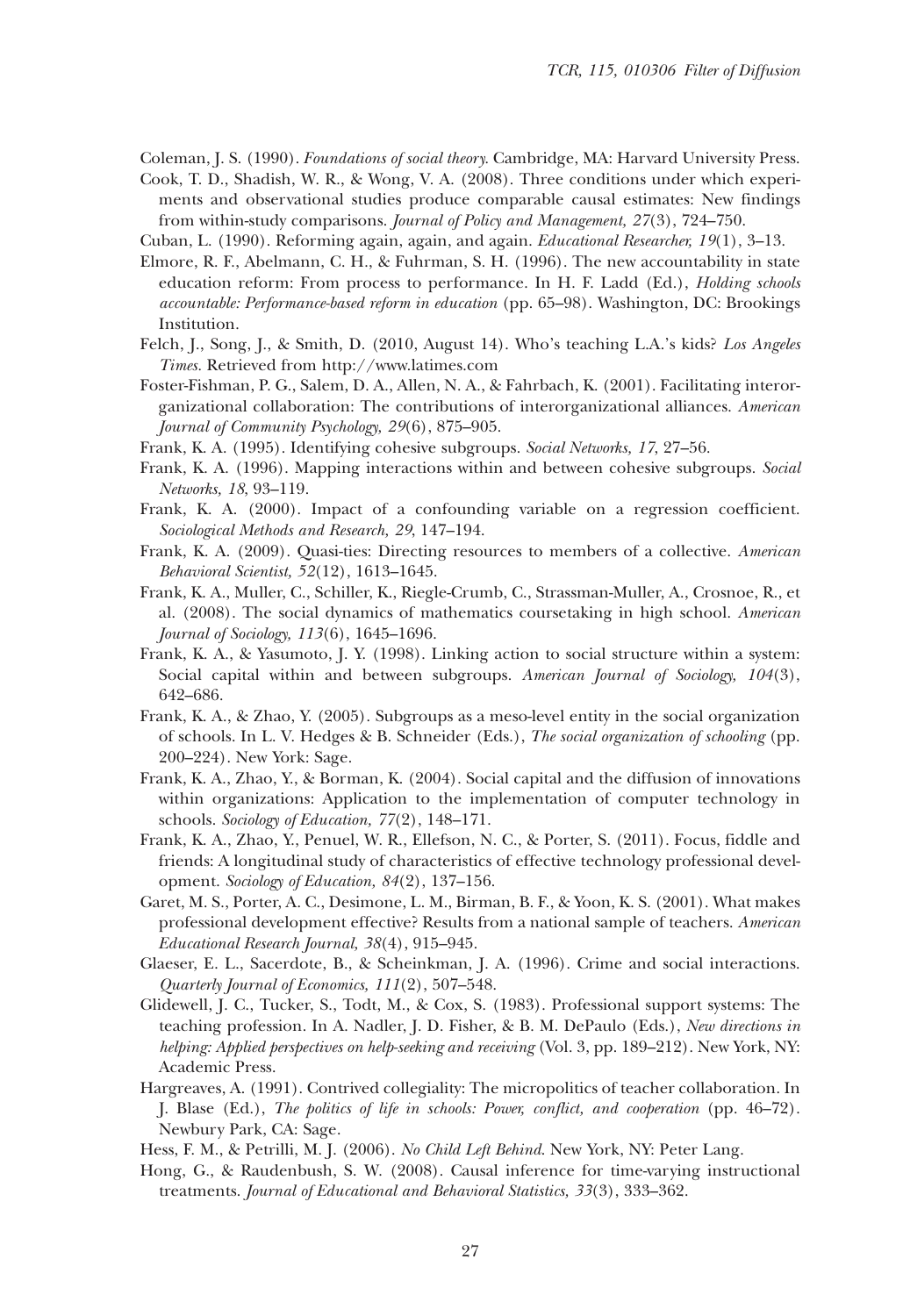- Jaeger-Miehls, A. L., Mason, D. M., Frank, K. A., Krause, A. E., Peacor, S. D., & Taylor, W. W. (2009). Invasive species impacts on ecosystem structure and function: A comparison of the Bay of Quinte, Canada, and Oneida Lake, USA, before and after zebra mussel invasion. *Ecological Modelling, 220*(22), 3182–3193.
- Kilduff, M., & Tsai, W. (2003). *Social networks and organizations*. Thousand Oaks, CA: Sage.
- Kilduff, M., Tsai, W., & Hanke, R. (2006). A paradigm too far? A dynamic stability reconsideration of the social network research paradigm. *Academy of Management Review, 31*(4), 1031–1048.
- Krause, A. E., Frank, K. A., Jones, M. L., Nalepa, T. F., Barbiero, R. P., Madenjian, C. P., et al. (2009). Adaptations in a hierarchical food web of southeastern Lake Michigan. *Ecological Modelling, 220*(22), 3147–3162.
- Krause, A. E., Frank, K. A., Mason, D. M., Ulanowicz, R. E., & Taylor, W. W. (2003). Compartments revealed in food-web structure. *Nature, 426*, 282–285.
- Lazega, E., & Van Duijin, M. A. J. (1997). Position in formal structure, personal characteristics and choices of advisors in a law firm: A logistic regression model for dyadic network data. *Social Networks, 19*, 375–397.
- Levitt, B., & March, J. G. (1988). Organizational learning. *Annual Review of Sociology, 14*, 319–338.
- Linn, R. L. (2000). Assessments and accountability. *Educational Researcher, 29*(2), 4–16.
- Little, J. W. (1990). The persistence of privacy: Autonomy and initiative in teachers' professional relations. *Teachers College Record, 91*, 129–151.
- Lortie, D. (1975). *Schoolteacher: A sociological study*. Chicago, IL: University of Chicago Press.
- Lounsbury, M. (2001). Institutional sources of practice variation: Staffing college and university recycling programs. *Administrative Science Quarterly, 46*, 29–56.
- Lounsbury, M., & Ventresca, M. (2003). The new structuralism in organizational theory. *Organization, 10*(3), 457–480.
- Maroulis, S., Guimerà, R., Petry, H., Stringer, M. J., Gomez, L. M., Amaral, L. A. N., et al. (2010). Complex systems view of educational policy research. *Science, 330*(6000), 38–39.
- McKenna, M. C., & Walpole, S. (2010). Planning and evaluating change at scale: Lessons from Reading First. *Educational Researcher, 39*(6), 478–483.
- McLaughlin, M. W., & Talbert, J. E. (2001). *Professional communities and the work of high school teaching*. Chicago, IL: University of Chicago Press.
- Means, B., Padilla, C., DeBarger, A., & Bakia, M. (2009). *Implementing data-informed decision making in schools: Teacher access, supports and use*. Washington, DC: Office of Planning, Evaluation and Policy Development, Policy and Program Studies Service, U.S. Department of Education.
- Merton, R. K. (1957). *Social theory and social structure*. New York, NY: Free Press.
- Meyer, J. W. (2008). Reflections on institutional theories of organizations. In R. Greenwood, C. Oliver, K. Sahlin, & R. Suddaby (Eds.), *The SAGE handbook of organizational institutionalism* (pp. 790–811). Thousand Oaks, CA: SAGE.
- Meyer, J. W., Boli, J., & Thomas, G. M. (1994). Ontology and rationalization in the Western cultural account. In W. R. Scott & J. W. Meyer (Eds.), *Institutional environments and organizations: Structural complexity and individualism* (pp. 9–27). Thousand Oaks, CA: Sage.
- Meyer, J. W., & Rowan, B. (1977). Institutionalized organizations: Formal structure as myth and ceremony. *American Journal of Sociology, 83*(2), 340–363.
- Meyer, J. W., Scott, W. R., & Deal, T. E. (1981). Institutional and technical sources of organizational structure: Explaining the structure of educational organizations. In H. D. Stein (Ed.), *Organization and the human services* (pp. 151–179). Philadelphia, PA: Temple University Press.
- Miskel, C. G., & Song, M. (2004). Passing Reading First: Prominence and processes in an elite policy network. *Educational Evaluation and Policy Analysis, 26*(2), 89–109.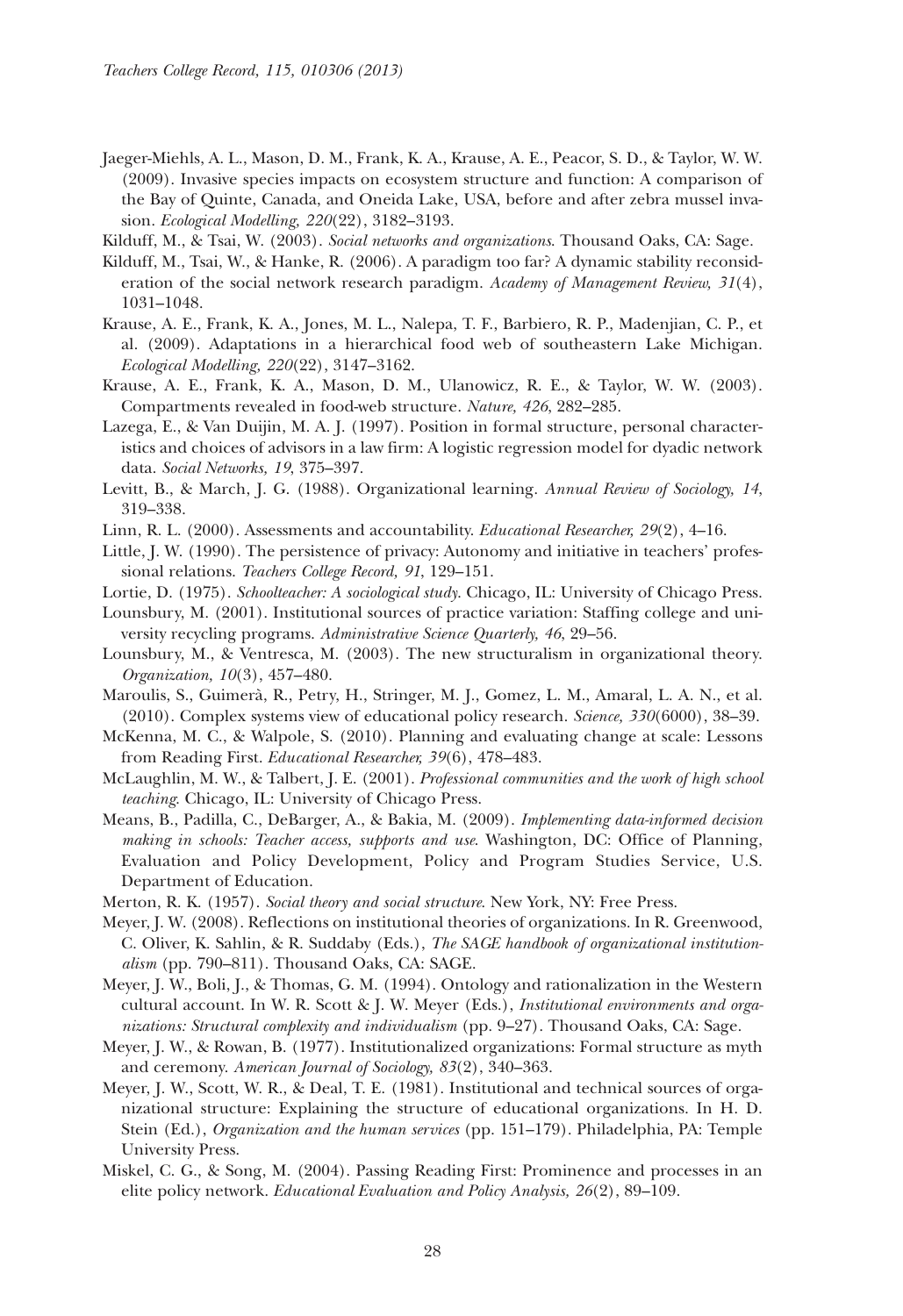Nadel, S. F. (1957). *The theory of social structure*. London, England: Cohen & West.

- National Center for Education Statistics. (2010). *Digest of education statistics* (NCES 2010- 013). Washington, DC: U.S. Department of Education.
- National Reading Panel. (2000). *Report of the National Reading Panel: Teaching children to read*. Washington, DC: National Institute of Child Health and Human Development, National Institutes of Health.
- Nee, V., & Ingram, P. (1998). Embeddedness and beyond: Institutions, exchange, and social structure. In M. C. Brinton & V. Nee (Eds.), *The new institutionalism in sociology* (pp. 19–45). Stanford, CA: Stanford University Press.
- O'Day, J. A. (2002). Complexity, accountability, and school improvement. *Harvard Educational Review*, *72*(3), 293–329.
- Pearson, P. D. (2004). The reading wars. *Educational Policy, 18*(1), 216–252.
- Penuel, W. R., Frank, K. A., & Krause, A. (2006). The distribution of resources and expertise and the implementation of schoolwide reform initiatives. In S. A. Barab, K. E. Hay, & D. T. Hickey (Eds.), *Proceedings of the 7th International Conference of the Learning Sciences* (Vol. 1, pp. 522–528). Mahwah, NJ: Erlbaum.
- Penuel, W. R., Riel, M., Joshi, A., Frank, K. A., Pearlman, L., & Kim, C. (2010). The alignment of the informal and formal organizational supports for reform: Implications for improving teaching in schools. *Educational Administration Quarterly, 46*(1), 57–95.
- Penuel, W. R., Riel, M., Krause, A., & Frank, K. A. (2009). Analyzing teachers' professional interactions in a school as social capital: A social network approach. *Teachers College Record, 111*(1), 124–163.
- Portes, A., & Sensenbrenner, J. (1993). Embeddedness and immigration: Note on the social determinants of economic action. *American Journal of Sociology, 98*(6), 1320–1350.
- Powell, W. W. (1991). Expanding the scope of institutional analysis. In W. W. Powell & P. J. DiMaggio (Eds.), *The new institutionalism in organizational analysis* (pp. 183–203). Chicago, IL: University of Chicago Press.
- Raudenbush, S. W., & Bryk, A. S. (2002). *Hierarchical linear models: Applications and data analysis methods* (2nd ed.). Thousand Oaks, CA: Sage.
- Rogers, E. M. (1995). *Diffusion of innovations* (4th ed.). New York, NY: The Free Press.
- Rowan, B. (1990). Applying conceptions of teaching to organizational reform. In R. F. Elmore (Ed.), *Restructuring schools: The next generation of educational reform* (pp. 31–58). San Francisco, CA: Jossey-Bass.
- Rowan, B. (2002). The ecology of school improvement: Notes on the school improvement industry in the United States. *Journal of Educational Change, 3*(3–4), 283–314.
- Schneiberg, M., & Clemens, E. S. (2006). The typical tools for the job: Research strategies in institutional analysis. *Sociological Theory, 24*(3), 195–227.
- Scott, W. R. (2008). *Institutions and organizations: Ideas and interests* (4th ed.). Thousand Oaks, CA: Sage.
- Seltzer, M., Kim, J., & Frank, K. A. (2006, April). *Studying the sensitivity of inferences to possible confounding variables in multisite evaluations*. Paper presented at the annual meeting of the American Educational Research Association, San Francisco, CA.
- Shadish, W. R., Clark, M. H., & Steiner, P. M. (2008). Can nonrandomized experiments yield accurate answers? A randomized experiment comparing random to nonrandom assignment. *Journal of the American Statistical Association, 103*(484), 1334–1344.
- Simmel, G. (1955). *Conflict and the web of group-affiliations* (K. H. Wolff & R. Bendix, Trans.). New York: Free Press.
- Snijders, T. A. B., Pattison, P. E., Robins, G. L., & Handcock, M. S. (2005). New specifications for exponential random graph models. *Sociological Methodology, 36*(1), 99–153.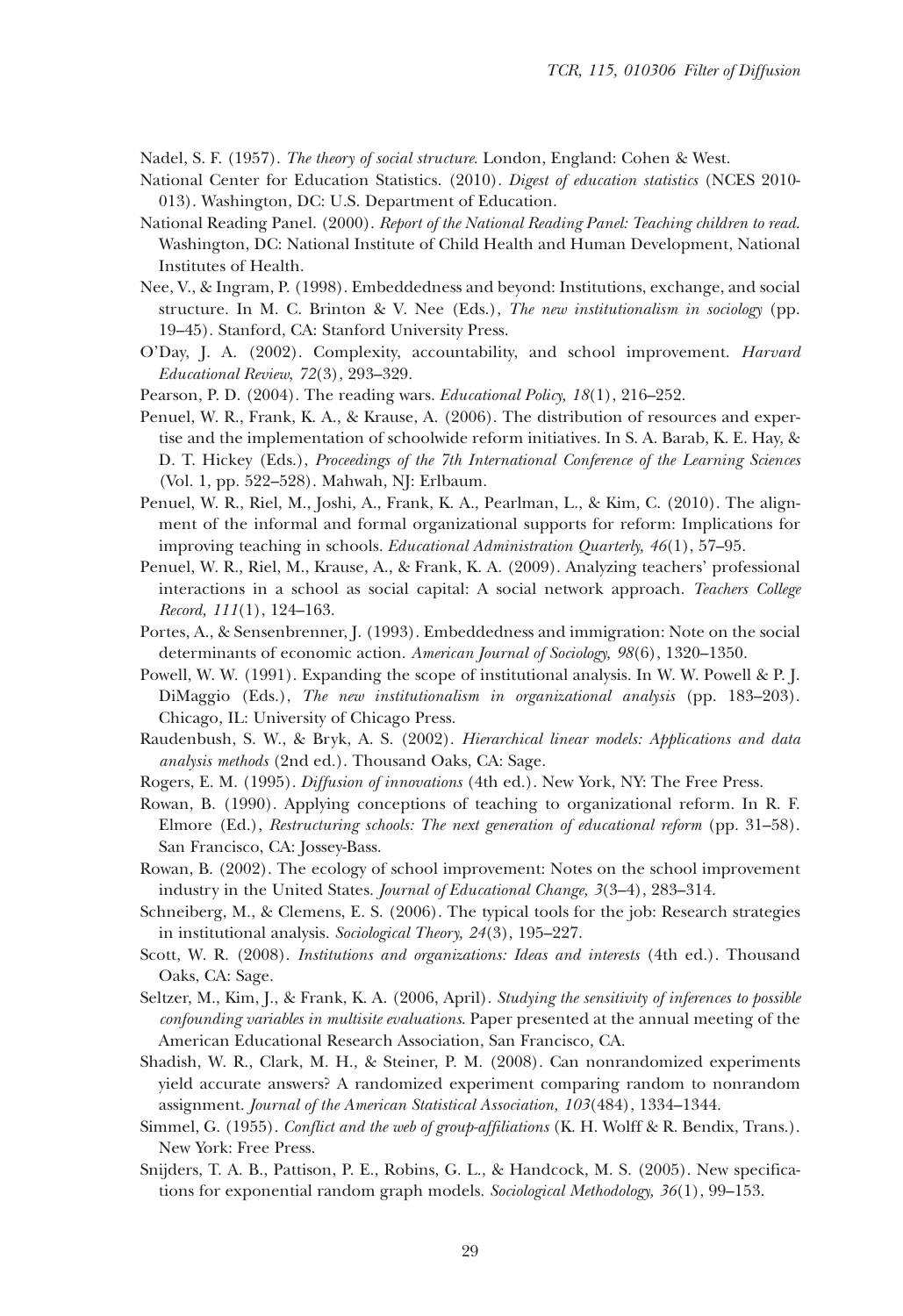- Sun, M., Penuel, W. R., Frank, K. A., Gallagher, H. A., & Youngs, P. (2011, April). *Shaping professional development to promote the diffusion of instructional expertise among teachers in schools.* Paper presented at the annual meeting of the American Educational Research Association, New Orleans, LA.
- U.S. Department of Education. (2006). *The Reading First program's grant application process: Final inspection report.* Washington, DC: Office of Inspector General, U.S. Department of Education.
- Wasserman, S., & Pattison, P. (1996). Logit models and logistic regressions for social networks: I. An introduction to Markov graphs and p\*. *Psychometrika, 61*, 401–425.
- Wayman, J. C., Midgley, S., & Stringfield, S. (2006). Leadership for data-based decision making: Collaborative educator teams. In A. B. Danzig, K. Borman, B. A. Jones, & W. F. Wright (Eds.), *Learner-centered leadership: Research, policy, and practice* (pp. 189–206). New York, NY: Routledge.
- Weber, M. (1947). *The theory of social and economic organization*. London: William Hodge and Company. (Original work published 1922)
- Wei, R. C., Darling-Hammond, L., Andree, A., Richardson, N., & Orphanos, S. (2009). *Professional learning in the learning profession: A status report on teacher development in the United States and abroad*. Dallas, TX: National Staff Development Council.
- Weick, K. E. (1976). Educational organizations as loosely coupled systems. *Administrative Science Quarterly, 21*(1), 1–19.
- Wilensky, U., & Resnick, M. (1999). Thinking in levels: A dynamic systems approach to making sense of the world. *Journal of Science Education and Technology, 8*(1), 3–19.
- Williamson, O. E. (1981). The economics of organization: The transaction cost approach. *American Journal of Sociology, 87*(3), 548–577.
- Wineman, J. D., Kabo, F. W., & Davis, G. F. (2009). Spatial and social networks in organizational innovation. *Environment and Behavior, 41*(3), 427–442.
- Wolfe, R. A. (1994). Organizational innovation: Review, critique and suggested research directions. *Journal of Management Studies, 31*(3), 405–431.
- Yasumoto, J. Y., Uekawa, K., & Bidwell, C. (2001). The collegial focus and student achievement: Consequences of high school faculty social organization for students on achievement in mathematics and science. *Sociology of Education, 74*, 181–209.
- Zwart, R. C., Wubbels, T., Bergen, T., & Bolhuis, S. (2009). What characteristics of a reciprocal peer coaching context affect teacher learning as perceived by teachers and students. *Journal of Teacher Education, 60*(3), 243–257.

#### Technical Appendix: Measures of Covariates

*Direct Exposure to Colleagues' Skills-Based Instructional Practices.* We measured direct exposure by multiplying the frequency of the interaction teacher *i* reported with *i*' between 2007 and 2008 (1 = *once or twice a year*; 2 = *monthly*; 3 = *weekly*; 4 = *daily*) by the skills-based instructional behavior of teacher *i'* in 2007. For example, if Bob reported interacting with Alice weekly (3) during the 2007–2008 school year, and Alice engaged in the constellation of skills-based instructional practices almost every day (4) in 2007, then Bob's exposure (via Alice) is  $3 \times 4 = 12$ .

We also account for the ability of teachers to convey their practices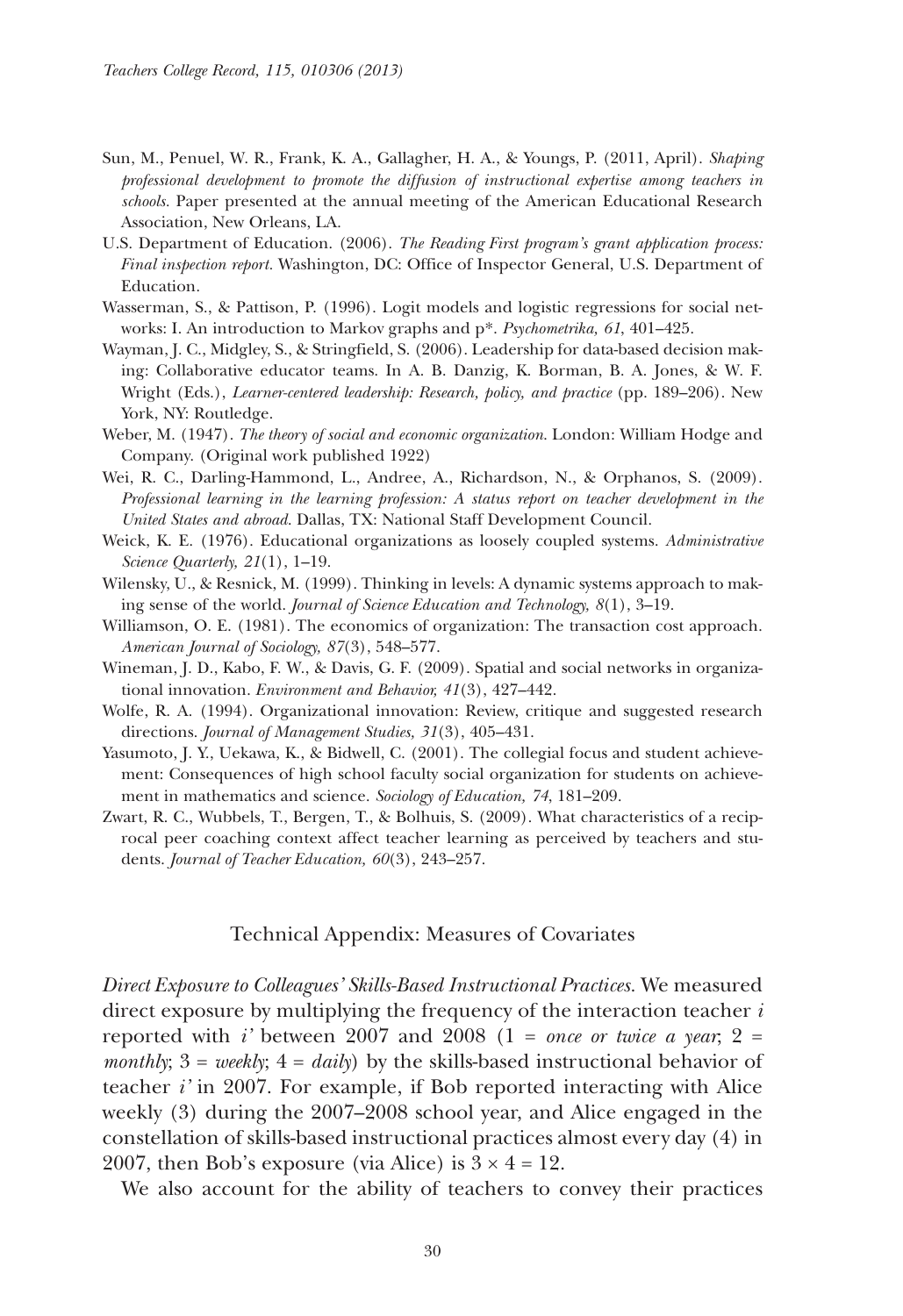through interactions. Following Frank, Zhao, and Borman (2004), we use the number of times a teacher is nominated as helpful by others as a proxy for that teacher's ability to convey norms or knowledge related to her approach. Continuing the example from the previous paragraph, if Alice is nominated as providing help by two others, then Bob's exposure to skills-based practices via Alice, accounting for the extent to which Alice was nominated by others, is  $3 \times 4 \times 2 = 24$ .

To combine information across a teacher's network, we take the average exposure across all teachers whom teacher *i* nominated in 2008 (referring to interactions during the 2007–2008 school year):

direct exposure to skills based practices,  $=$ 

 $\frac{1}{n} \sum_{n=1}^{\infty} (help_{ii}) \times (s$ kills based practices in 2007)<sub>i</sub>,  $\times$  (number of others helped)<sub>i</sub>

where  $\text{help}_{ii}$  represents the frequency with which teacher *i* (e.g., Bob) reported receiving help from  $i'$  in the past year (e.g., Alice), and  $n_i$  is the number of teachers *i* indicated as providing help with reading instruction.

*Prior Skills-Based Instruction in 2007*. Our measure of prior skills-based practices in 2007 consisted of a composite of a subset of item prompts from the dependent measure used during the baseline year, with slightly different rating scales for each prompt  $(1 = not at all; 2 = 1 or 2 times per$ *month*;  $3 = 3$  *or*  $4$  *times per month*;  $4 = 5$  *or*  $6$  *times per month*;  $5 =$  *more than*  $6$ *times per month*). The items were: read stories or other imaginative texts; use phonics-based or letter-sound relationships to read words in sentences; use context, pictures, and/or sentence meaning and structure to read words;and blend sounds to make words or segment the sounds in words  $(\alpha = 0.87).$ <sup>6</sup>

*Perceived Value of Evidence-Based Reform Strategies in 2007.* In our 2007 survey, we asked teachers to rate the importance of the following activities for improving student achievement: requiring schools to use research-based curriculum materials; holding schools accountable for improving achievement of all subgroups at the school; giving parents the choice to change schools if the school is failing; and giving parents the choice to purchase tutoring services with a school's federal funds if the school is failing. Each of these represents one of the core "pillars" of accountability-based reform of the early 2000s (Hess & Petrilli, 2006). Responses ranged from 0 to 4 (0 = *not at all important*; 1 = *not very important*; 2 = *neutral*; 3 = s*omewhat important*; 4 = *very important*); the measure is based on a composite of the items  $(\alpha = 0.70)$ .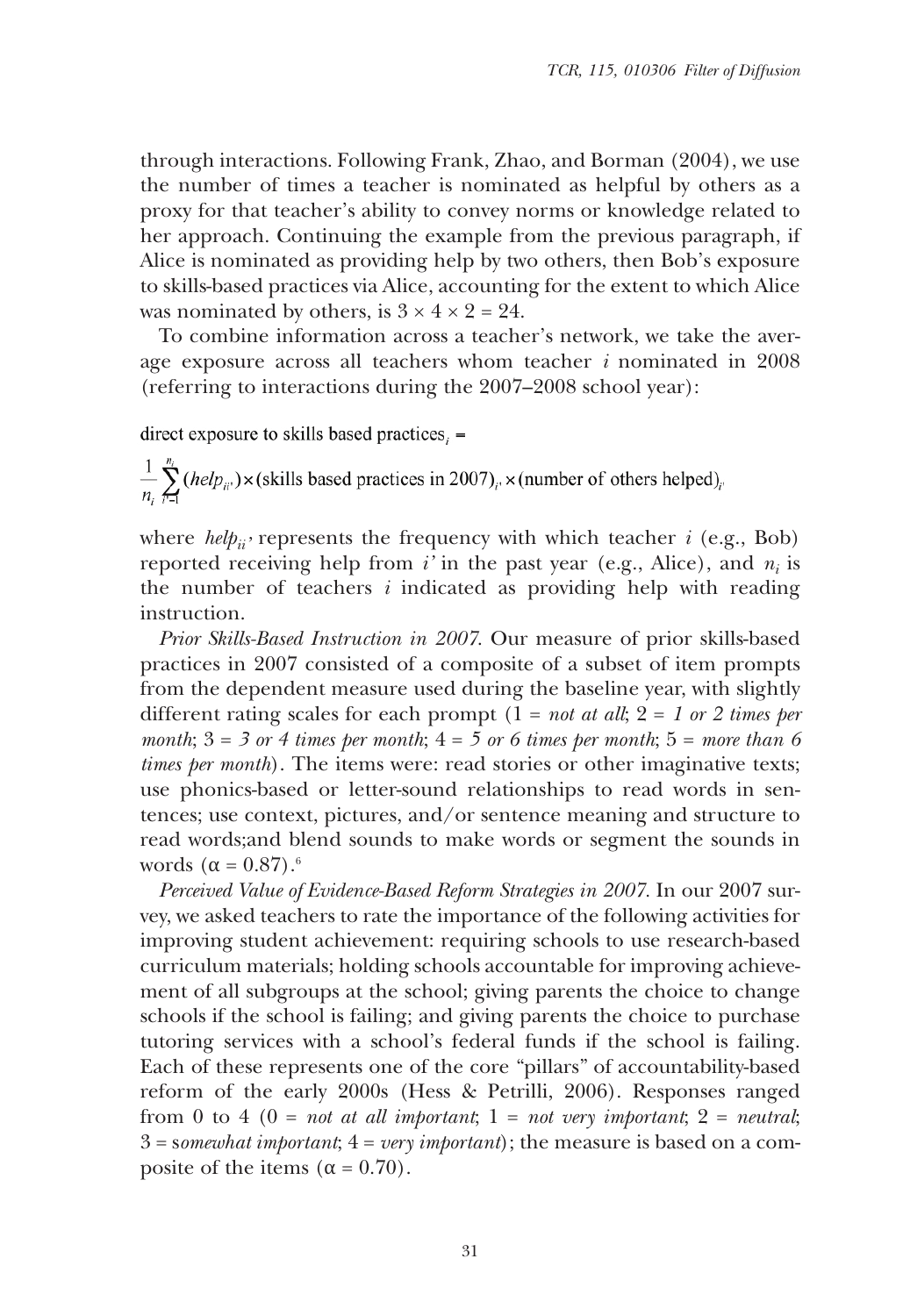*Highest Grade Taught in 2008.* This was measured from a set of indicators of the grade levels each teacher taught.<sup>7</sup>

WILLIAM R. PENUEL is professor of educational psychology and learning sciences at the University of Colorado at Boulder. His research examines the design and implementation of innovations to improve learning in formal and informal settings. His research has appeared in *Educational Researcher* (2011, "Organizing Research and Development at the Intersection of Learning, Implementation, and Design," with Barry J. Fishman and Britte Cheng) and the *American Educational Research Journal* (2011, "Preparing Teachers to Design Sequences of Instruction in Earth Science: A Comparison of Three Professional Development Programs," with Lawrence Gallagher and Savitha Moorthy).

KENNETH A. FRANK received his Ph.D. in measurement, evaluation and statistical analysis from the School of Education at the University of Chicago in 1993. He is currently a professor in counseling, educational psychology and special education as well as in fisheries and wildlife at Michigan State University. His substantive interests include the study of schools as organizations, social structures of students and teachers and school decision-making, and social capital. His substantive areas are linked to several methodological interests: social network analysis, causal inference, and multilevel models. Recent publications appear in the*Sociology of Education* (2011, "Focus, Fiddle and Friends: Sources of Knowledge to Perform the Complex Task of Teaching," with Yong Zhao, William Penuel, Nicole Ellefson, and Susan Porter) and *American Behavioral Scientist* (2009, "Quasi-Ties: Directing Resources to Members of a Collective").

MIN SUN is an assistant professor of educational leadership and policy studies at Virginia Tech. Her research focuses on educational policy analysis, the development and evaluation of teachers and principals, and quantitative research methodology. Her dissertation investigates how school intraorganizational mechanisms mediate the impact of external interventions on improving teaching and learning. Her research has appeared in *Leadership and Policy in Schools* (2009, "How Does District Principal Evaluation Affect Learning-Centered Principal Leadership? Evidence from Michigan School Districts," with Peter Youngs).

CHONG M. KIM is currently a postdoctoral fellow for the Distributed Leadership Study at Northwestern University's School of Education and